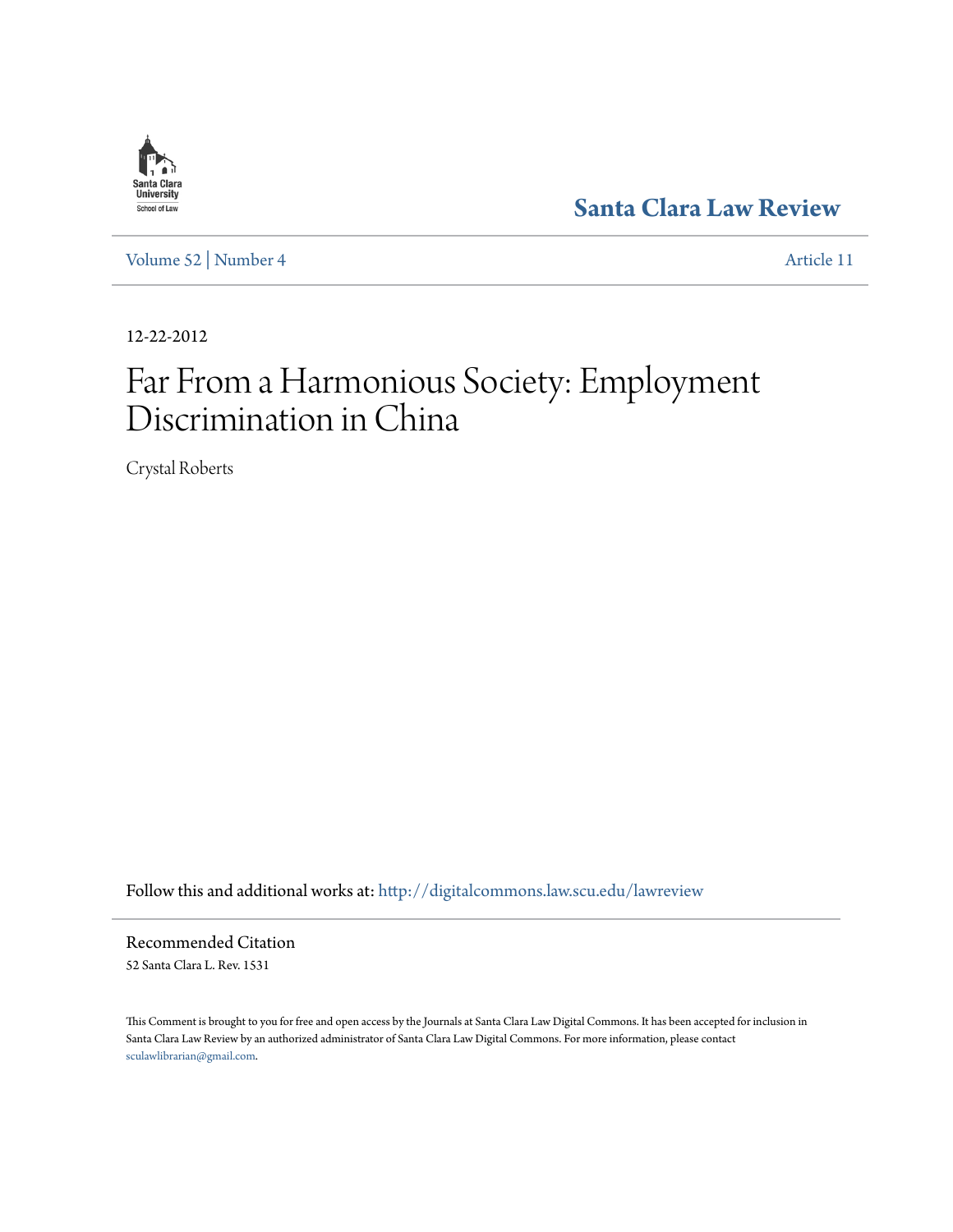# **FAR FROM A HARMONIOUS SOCIETY: EMPLOYMENT DISCRIMINATION IN CHINA**

# **Crystal Roberts\***

#### TABLE OF CONTENTS

Introduction

I. Background

- A. Introduction to Employment Discrimination in China
- B. Chinese Culture and Society Before the Communist Party of China
- C. From Communism to a Socialist Market Economy
- D. Prevalence of Employment Discrimination 1. Gender Discrimination
	- 2. Migrant Worker Discrimination
	- 3. Infectious Disease Discrimination
- II. Identification of the Problem
	- A. International Law's Influence
	- B. PRC Constitution
	- C. Labor Law of the PRC
	- D. Law on the Protection of Rights and Interests of Women
	- E. Contagious Disease Law
	- F. Employment Promotion Law
	- G. Independent Trade Unions
- III. Obstacles to Equal Employment Opportunities
	- A. Lack of Access to Enforcement Mechanisms
	- B. Lack of Clear Standard of Proof
	- C. Lack of Incentive to Comply with Labor Laws
	- D. Education and Awareness of Differences
- IV. Proposal
	- A. Enact a Pure Employment Anti-Discrimination

 <sup>\*</sup> J.D. Candidate, Santa Clara University School of Law, 2012; B.A., Media Studies, University of San Francisco, 2007. I would like to thank Professor Anna Han for her guidance in the research and drafting of this Comment. I would also like to thank the Board of Editors of the *Santa Clara Law Review* Volume 52 for their contributions to publication. Finally, I would like to thank my mother for her continuous support and encouragement in all of my endeavors.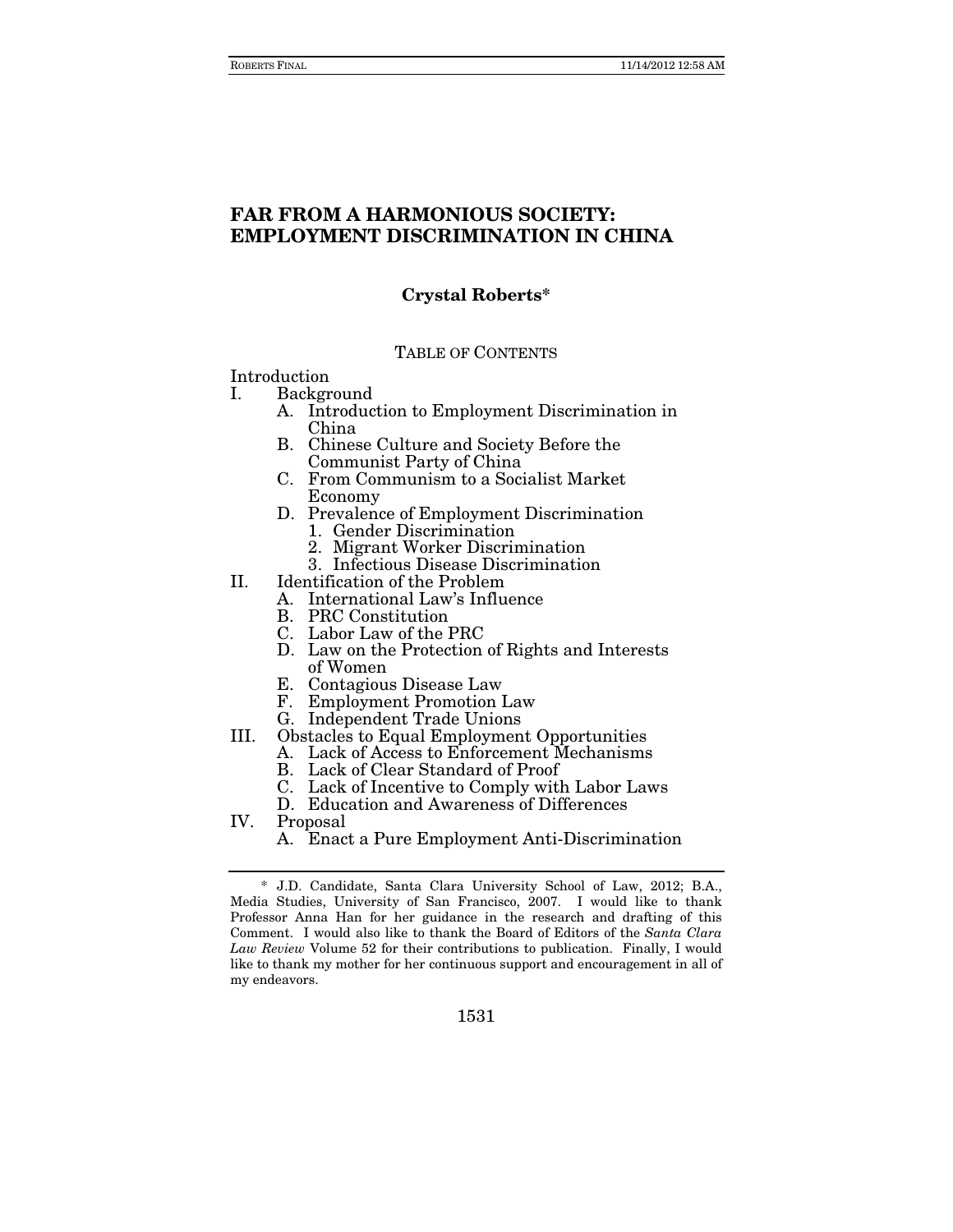Law

B. Permit Independent Trade Unions Conclusion

### **INTRODUCTION**

China's economic growth has increased dramatically, and in August 2010, China surpassed Japan as the world's second largest economy.<sup>1</sup> China's economy is growing at a rate of about ten percent per year, demonstrating "China's emergence as an economic power that is changing everything from the balance of military and financial power to how cars are designed. It is already the biggest exporter, auto buyer and steel producer, and its worldwide influence is growing."<sup>2</sup> This exponential development demonstrates the influence China currently has on the global economy. Since China will continue to have a profound impact and presence in the world, China's cooperation and leadership in the global antidiscrimination movement is essential, calling for stronger legislation against employment discrimination.<sup>3</sup>

This Comment analyzes China's current antidiscrimination legislation as well as its effectiveness at eliminating discrimination in China's workforce. In order to understand the need for stronger anti-discrimination laws in China, it is important to demonstrate where discriminating practices originate and their current prevalence throughout the country. It is also essential to understand the

 <sup>1.</sup> Tomoko A. Hosaka, *China Surpasses Japan as World's No. 2 Economy*, WASH. POST, Aug. 16, 2010, at A10, *available at* http://www.washingtonpost.com/wp-dyn/content/article/2010/08/15/AR20100815 03697.html; *see also China Overtakes Japan as World's Second-Biggest Economy*, BLOOMBERG (Aug. 16, 2010), http://www.bloomberg.com/news/2010- 08-16/china-economy-passes-japan-s-in-second-quarter-capping-three-decaderise.html [hereinafter *China Overtakes Japan*] (stating that China's gross domestic product for the second quarter 2010 was \$1.337 trillion, surpassing

Japan's \$1.288 trillion Gross Domestic Product for the same period). 2. Hosaka, *supra* note 1, at A10. *See also China Overtakes Japan*, *supra*

note 1 (stating that China "will overtake the U.S. . . . as the world's largest economy by 2027, according to Goldman Sachs Group Inc. chief economist Jim O'Neill.").

 <sup>3. &</sup>quot;According to the International Labor Organization (ILO)'s 2003 global report entitled 'Time for Equality at Work,' '[t]he elimination of discrimination at work is essential if the values of human dignity and individual freedom, social justice and social cohesion are to go beyond formal proclamations.'" Xun Zeng, *Enforcing Equal Employment Opportunities in China*, 9 U. PA. J. LAB. & EMP. L. 991, 1014 (2007) (citing Int'l Labour Org. [ILO], International Labor Conference, 91st Session, 2003, *Time for Equality at Work*, Report I(B), ix).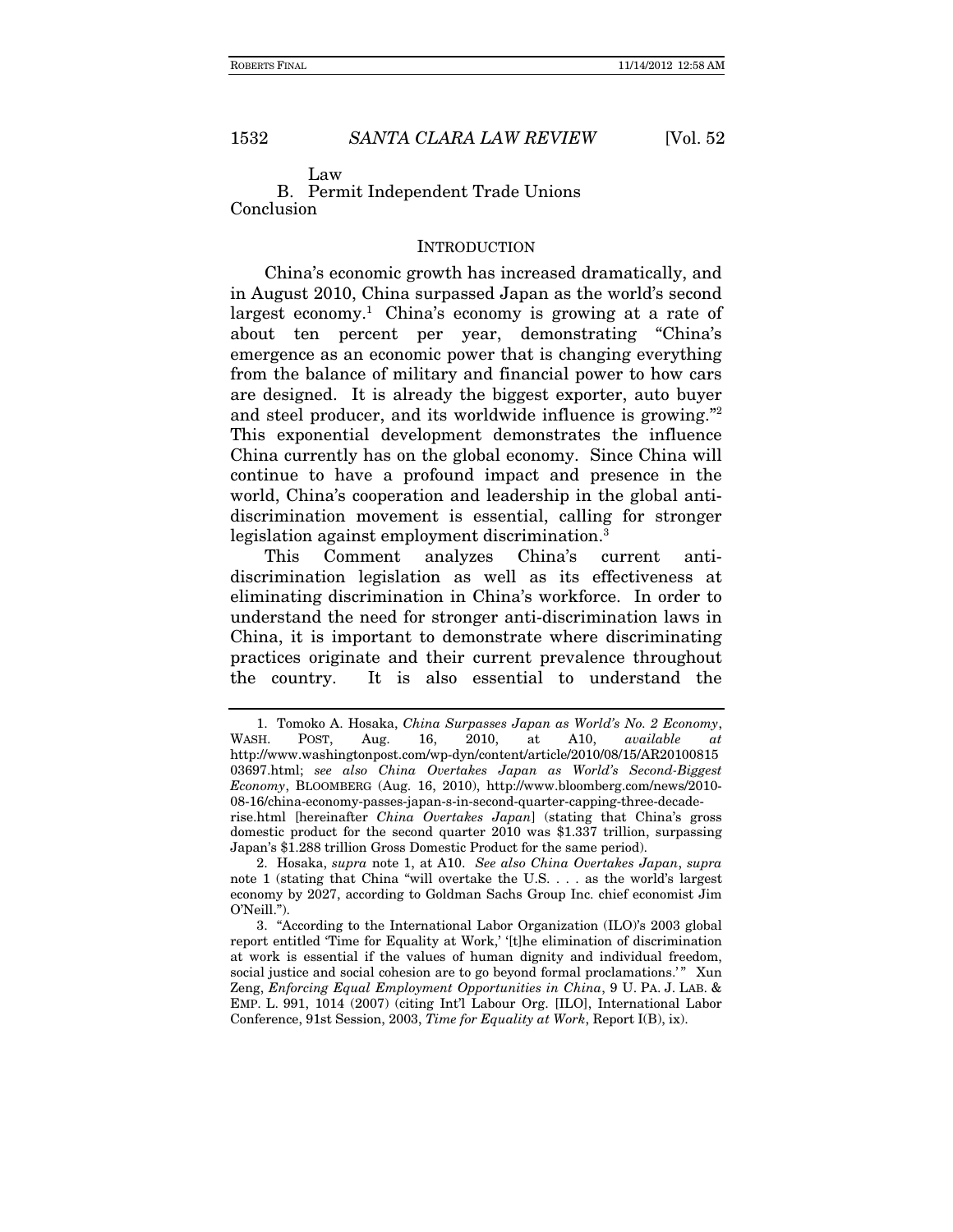weaknesses of current anti-discrimination laws in order to provide stronger solutions to employment discrimination.

Part II explores some of the cultural practices and norms underlying employment discrimination and the way China's economic changes in the past thirty years have negatively impacted certain groups of workers.4 Part III reviews several studies documenting the extent of employment discrimination in China.5 Part IV discusses the anti-discrimination laws that are currently in place, and argues that these laws are ineffective in preventing employment discrimination.<sup>6</sup> Lastly, methods are proposed through which the Chinese government can address instances of employment discrimination, furthering its ultimate goal of creating a just and "harmonious society."7

### I. BACKGROUND

#### *A. Introduction to Employment Discrimination in China*

There is no clear definition of Chinese employment discrimination.8 However, employment discrimination has been defined broadly as a "distinct criteria, treatment, or consideration by an employer to job applicants or employees based on classifications or categories rather than individual merit."9 For the purposes of this Comment, such classifications are assumed contradictory to basic notions of fairness and equality in the workplace, and should be explicitly outlawed by Chinese national employment antidiscrimination laws.<sup>10</sup>

9. *Id.*

<sup>4.</sup> *See infra* Part II.

<sup>5.</sup> *See infra* Part III.

<sup>6.</sup> *See infra* Part IV.

<sup>7.</sup> *See infra* Part V. The phrase "socialist harmonious society" originates from China's Resolution on Major Issues Regarding the Building of a Harmonious Socialist Society. *See CPC Central Committee on Building a Sociality Harmonious Society Decisions on Major Issues* [hereinafter *CPC Central Committee*], *available at* http://cpc.people.com.cn/GB/64162/ 64168/64569/72347/6347991.html.

 <sup>8.</sup> Jiefeng Lu, *Employment Discrimination in China: The Current Situation and Principle Challenges*, 32 HAMLINE L. REV. 133, 142 (2009).

<sup>10.</sup> *Cf. id.* (explaining that whether these classifications are reasonable or legal is beyond the discussion of the article).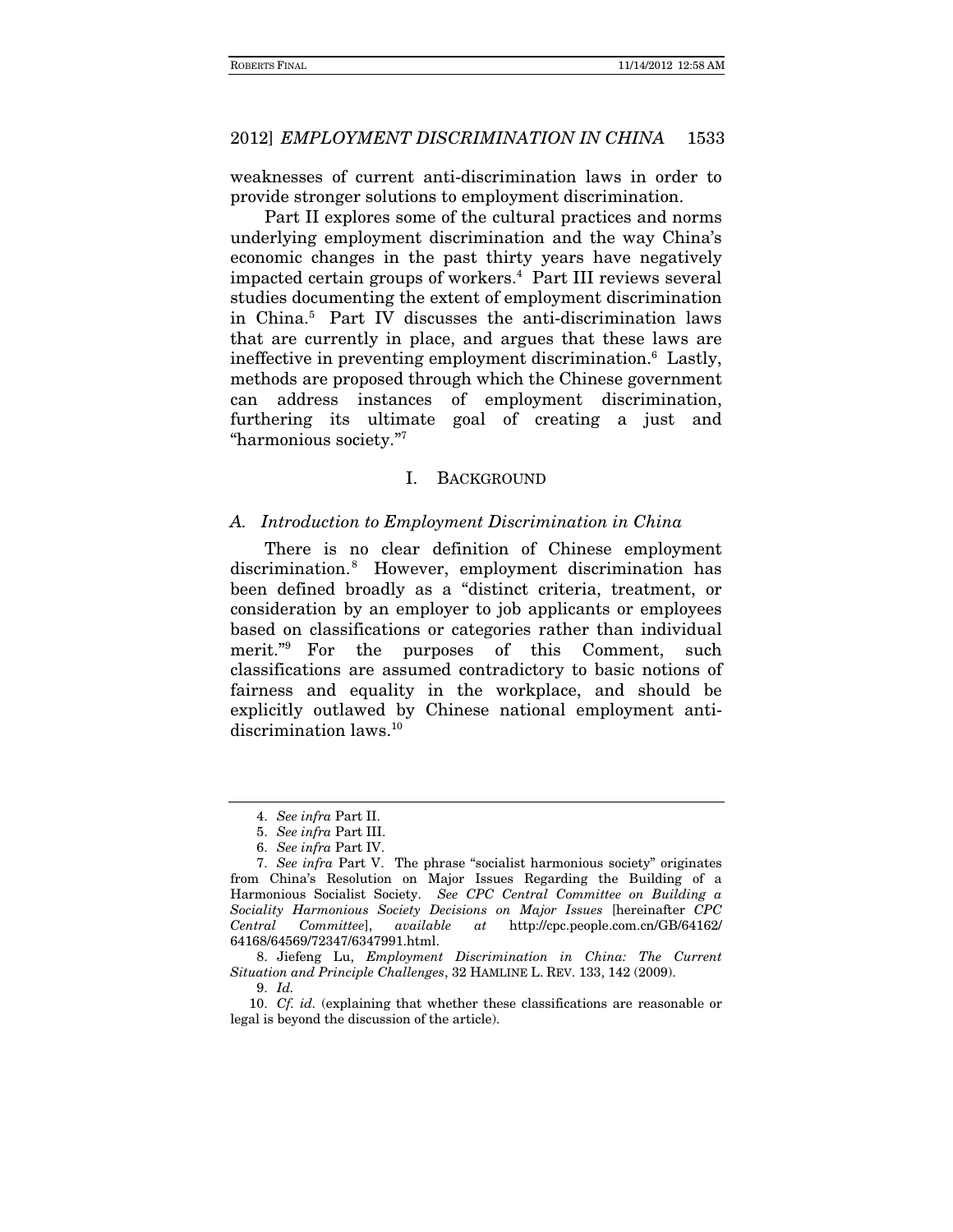In a 2006 survey,  $11$  the China University of Political Science and Law found that a staggering 85% of survey participants experienced discrimination or observed discrimination affecting others.<sup>12</sup> Fifty percent believed that the discrimination was extremely severe, while only 6.6% reported not seeing or experiencing discrimination.13

Employment discrimination "occurs primarily against women, migrant workers . . . and workers perceived to have health problems or disabilities."<sup>14</sup> Furthermore, "poor people are more vulnerable to employment discrimination than wealthier people because the poor are often older, less educated, or lack social networks, and the poor will become even poorer if they cannot find appropriate employment."15 Employment discrimination occurs during all stages of employment, "from application, hiring, work assignment, compensation and benefits, to promotion and termination of employment."<sup>16</sup> It is not unusual to see job advertisements requiring the applicants to be "above average looking" or "with A blood type."17 What is more shocking is employers'

15. Zeng, *supra* note 3, at 1013.

 <sup>11.</sup> The study involved nearly 3500 survey participants, 55.2% of which were male and 44.8% were female. Constitutionalism Research Inst., China Univ. of Political Sci. & Law, *A Survey of Employment Discrimination in Ten Major Cities in China*, *in* TAKING EMPLOYMENT DISCRIMINATION SERIOUSLY: CHINESE AND EUROPEAN PERSPECTIVES 157 (Yuwen Li & Jenny Goldschmidt eds., 2009), *available at* http://books.google.com/books?id=7Rdd2LYm1NcC&pg =PA157&lpg=PA157&dq=China+University+of+Political+Science+and+Law+20 06+survey&source=bl&ots=Y97d3dhiBn&sig=y5ZoOilcRzaSs2PcL6FT18x3W9w &hl=en&ei=RAgpTbrZCpS6sQP-pLCyCA&sa=X&oi=book\_result&ct=result&re snum=3&ved=0CCUQ6AEwAg#v=onepage&q=China%20University%20of%20P olitical%20Science%20and%20Law%202006%20survey&f=false.

 <sup>12.</sup> Timothy Webster, *Ambivalence and Activism: Employment Discrimination in China*, 44 VAND. J. TRANSNAT'L L. 643, 659 (2011).

<sup>13.</sup> *Id.*

 <sup>14.</sup> Ronald C. Brown, *China's Employment Discrimination Laws During Economic Transition*, 19 COLUM. J. ASIAN L. 361, 364 (2006).

 <sup>16.</sup> Lu, *supra* note 8, at 138 (citing CAI DINGJIAN, THE EMPLOYMENT DISCRIMINATION IN CHINA: CURRENT CONDITIONS AND ANTIDISCRIMINATION STRATEGIES 505–47 (China Social Science Press 2007)).

 <sup>17.</sup> Lu, *supra* note 8, at 138 (internal citations omitted). Blood type discrimination is based partially on the belief that a particular blood type determines one's personality. *See* Liu Xiaoyan, *Discrimination Based on Blood Type Constitutional?*, CHINA YOUTH DAILY, Nov. 23, 2001, *available at* http://news.xinhuanet.com/st/2001-12/03/content\_145118.htm. Blood types have been thought among some Chinese people to have a correlation to personality traits, similar to the way astrologists believe a person's zodiac sign will influence their personality. *Id.*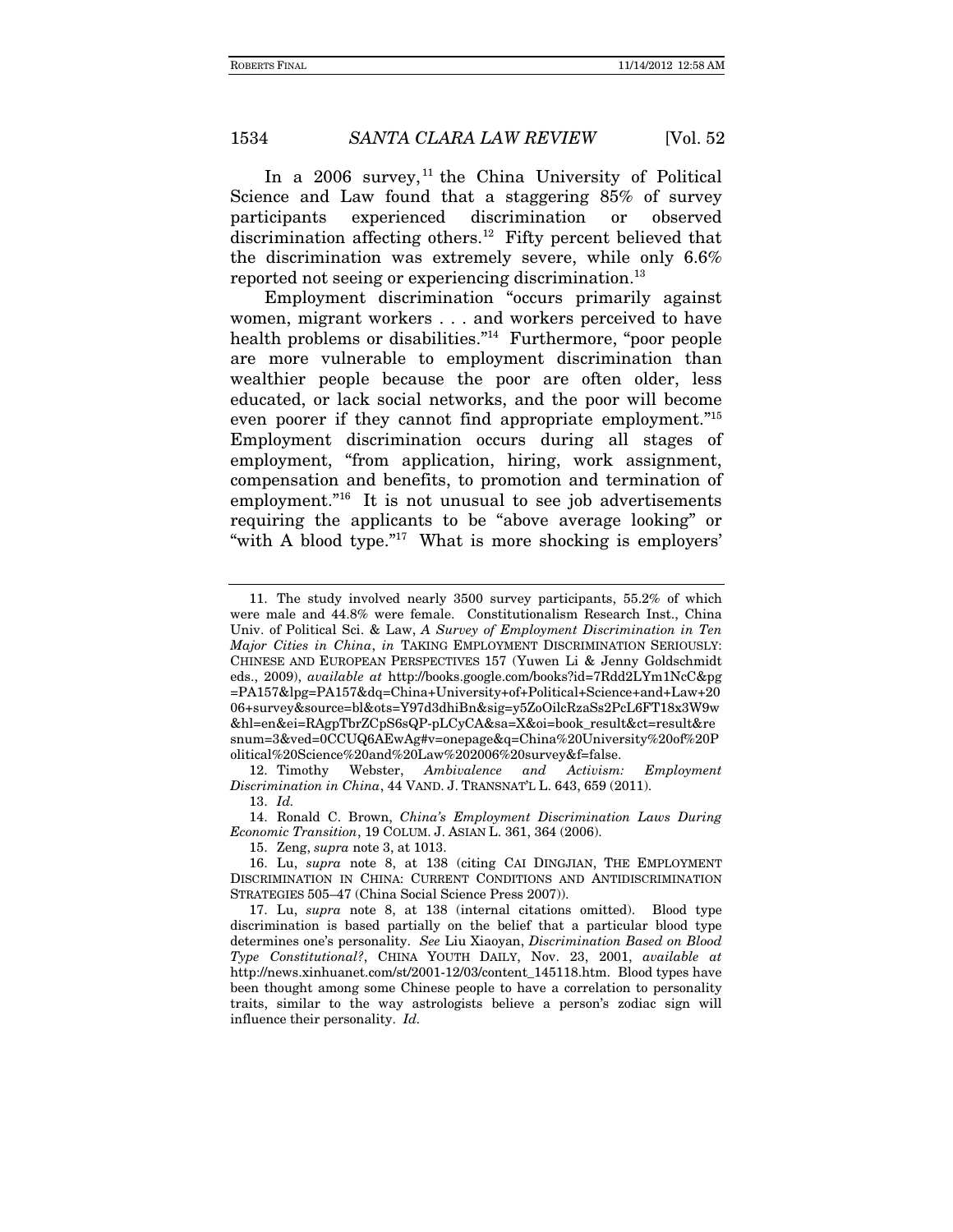lack of hesitation in blatantly requiring female applicants to have symmetric and even-sized breasts.<sup>18</sup>

In 2006, the Communist Party of China ("CPC") adopted the Resolution on Major Issues Regarding the Building of a Harmonious Socialist Society.19 "Employment discrimination can cause many social problems" and runs contrary to building a socialist harmonious society.20 Employment discrimination is "closely related to the problem of unemployment," and "[i]n a competitive labor market with high unemployment rate, people who are subject to employment discrimination tend to lose confidence in society, causing further social problems."21 It is crucial to Chinese society that the Chinese government eliminates discrimination within the labor force to prevent social unrest and protests, $2^2$  and to accomplish its goal of a socialist harmonious society.

# *B. Chinese Culture and Society Before the Communist Party of China*

Discrimination is deeply rooted in Chinese history. As early as the eighth century, during the Tang dynasty, the government established discriminating policies, such as forbidding Uighurs from trying to "pass themselves off as Chinese in any way."23 Additionally, like many cultures, a Chinese woman's traditional role was in the home, caring for her husband and sons.<sup>24</sup> Chinese women could not hold title to property, despite their responsibility in tilling land in the

 <sup>18.</sup> Lu, *supra* note 8, at 139 (citing Ren Zhengying, *Discrimination Against Women in Civil Servant Recruitment*, CHINA WOMAN DAILY, Feb. 23, 2004, *available at* http://www.women.org.cn/allnews/06/574.html). In this particular example, symmetrical breasts were required for civil servant positions, even though the job positions were entirely unrelated to appearance. Lu, *supra* note 8, at 139.

<sup>19.</sup> *See* Communique of the Sixth Plenum of the 16th CPC Central Committee, *available at* http://news.xinhuanet.com/english/2006- 10/11/content\_5191071.htm; *CPC Central Committee*, *supra* note 7.

 <sup>20.</sup> Zeng, *supra* note 3, at 1012.

<sup>21.</sup> *Id.* at 1012–13 (internal citations omitted).

 <sup>22.</sup> Brown, *supra* note 14, at 364 ("[H]istory suggests [large wage disparities between urban and rural workers, and between management officers and workers] could lead to social unrest and protest.").

 <sup>23.</sup> EDWARD H. SCHAFER, THE GOLDEN PEACHES OF SAMARKANO: A STUDY OF TANG EXOTICS 22 (1963).

 <sup>24.</sup> Jamie Burnett, *Women's Employment Rights in China: Creating Harmony for Women in the Workforce*, 17 IND. J. GLOBAL LEGAL STUD. 289, 292 (2010) (internal citations omitted).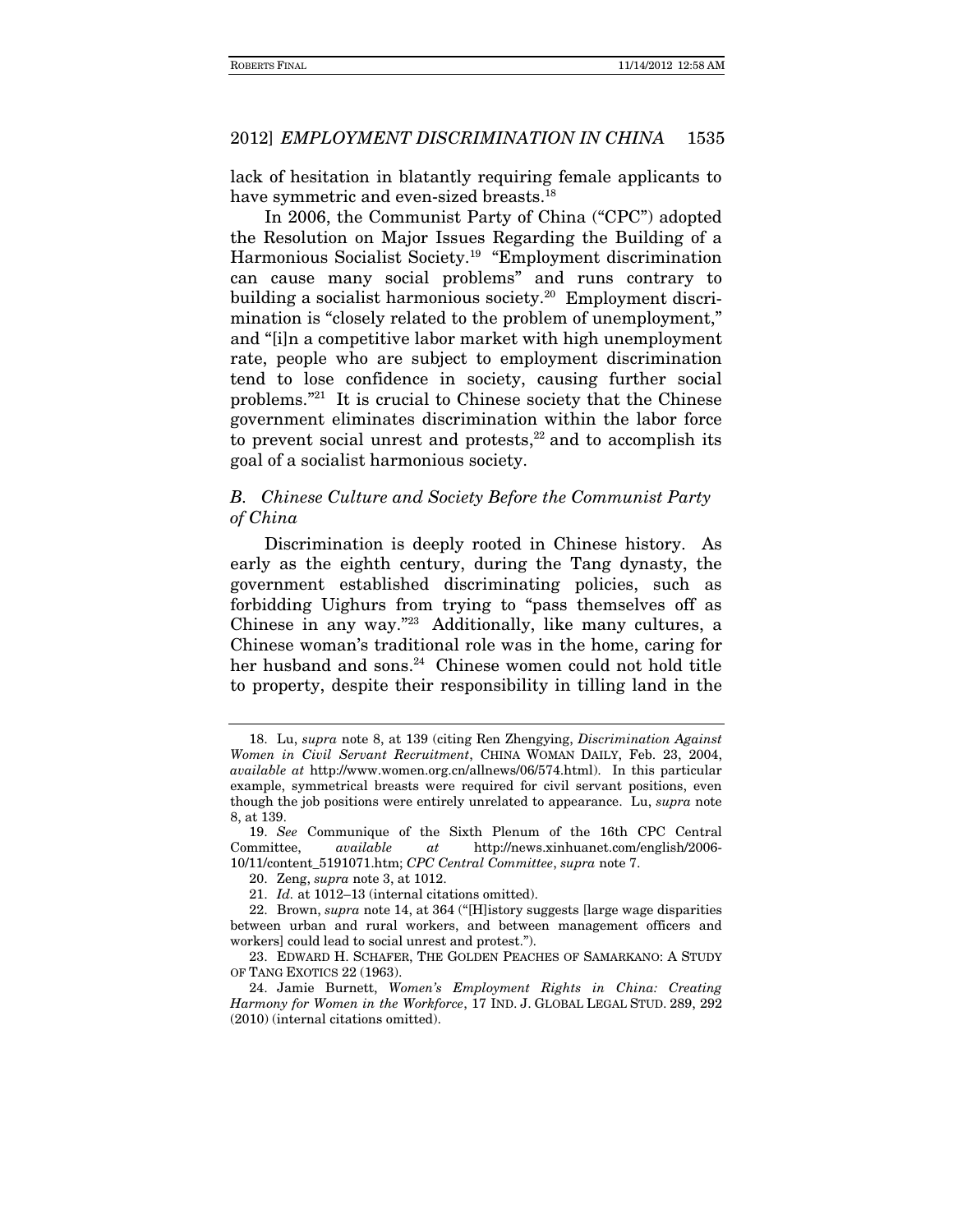countryside, which meant that they could never "accumulate wealth and wield any economic influence on society," leaving them "economically powerless and dependent upon men."25 Men saw women as property, who belonged to their fathers, husbands, brothers or sons.<sup>26</sup> Chinese philosophy further reinforced this concept, as the Confucian doctrine of the "Three Following" provides that "daughters were to honor and obey their fathers until married, heed their husbands upon marriage and yield to their sons if widowed."<sup>27</sup> Each of these cultural notions relegated women to second-class citizenship, and led to abuse and violence against them, which remains prevalent through this day.28

#### *C. From Communism to a Socialist Market Economy*

Upon the establishment of the Communist Party of China ("CPC") in 1921, the CPC "adopted a policy of mobilizing peasant and working class women."29 During this time, the conditions and treatment of women started to improve, and when Mao Zedong introduced Marxist reforms, *legal* discrimination against women was eliminated.30 Women's participation in the workforce was encouraged by the government, which used campaigns with slogans such as "women hold up half the sky" and "anything a man can do, a woman can do also."31

Despite the possibilities for women to join the workforce, women continued to face several barriers to equality in the workplace.<sup>32</sup> Few jobs were considered suitable for women.<sup>33</sup> Women also received significantly lower salaries than men for the same work, $34$  and women working outside of the home faced overwhelming societal disapproval.35

29. *Id.* at 796.

 <sup>25.</sup> Anna M. Han, *Holding-Up More than Half the Sky: Marketization and the Status of Women in China*, 11 J. CONTEMP. LEGAL ISSUES 791, 793 (2001).

<sup>26.</sup> *Id.* (internal citation omitted).

<sup>27.</sup> *Id.* at 795.

<sup>28.</sup> *Id.* (internal citations omitted).

 <sup>30.</sup> Although discrimination was legally banned, it often continued in practice despite the laws in place. *See id.* at 797.

 <sup>31.</sup> Burnett, *supra* note 24, at 294 (internal citations omitted).

 <sup>32.</sup> *Id.* at 293.

 <sup>33.</sup> *Id.*

 <sup>34.</sup> *Id.*

 <sup>35.</sup> *Id.*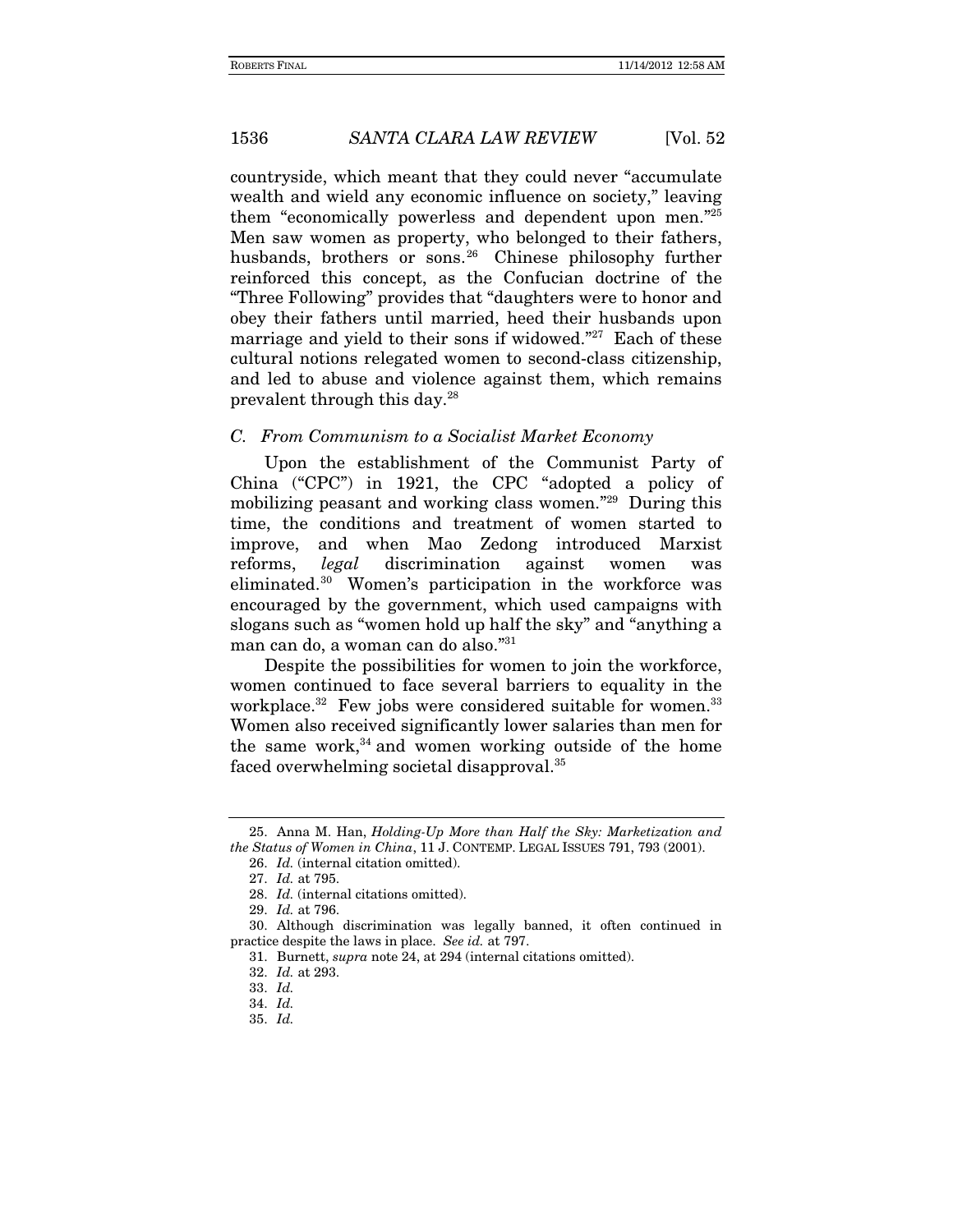Reforms to the Chinese constitution in 1949, although not very impactful in practice, helped to "lay the foundation for providing and protecting basic rights for Chinese women for the first time in Chinese history."36 Prior to China's marketization in the 1990s, Chinese enterprises were not particularly concerned with the individual characteristics of the person assigned to the job.<sup>37</sup> "[T]here was a blurring of differences between men and women."<sup>38</sup> Since the government confiscated any profits and subsidized any losses,<sup>39</sup> (the so-called "iron rice bowl system"<sup>40</sup>) employers had no cause to be concerned with the individual characteristics of their workers. The planned economy system "took away incentives for enterprises to be profitable," and in turn, "the costs of labor and the efficacy of the workers were unimportant to these enterprises."41 "[E]mployment activities were conducted strictly in accordance with government plans and policies,"<sup>42</sup> and therefore "employers usually did not have much discretion in their hiring practices."43 Managers lacked the authority to hire or fire workers, and the job assignment system was nondiscriminatory.<sup>44</sup>

When China transitioned to a socialist market economy in the 1990s, shifting towards "greater economic efficiency and the free market system,"<sup>45</sup> employers were forced to maximize profits and minimize costs "if they hoped to survive without government subsidies of the former planned economy, and lawmakers responded by allowing greater employer autonomy."46 Ultimately, the transition encouraged employers to cut costs and seek the cheapest labor, and as a result (intentionally or unintentionally) ignore labor laws, leading to a host of discriminating practices against those

 <sup>36.</sup> Han, *supra* note 25, at 797.

 <sup>37.</sup> *Id.* at 803.

 <sup>38.</sup> Charles J. Ogletree & Rangita de Silva-de Alwis, *When Gender Differences Become a Trap: The Impact of China's Labor Law on Women*, 14 YALE J.L. & FEMINISM 69, 72 (2002).

<sup>39.</sup> *See* Han, *supra* note 25, at 803*.*

<sup>40.</sup> *See* Zeng, *supra* note 3, at 994.

 <sup>41.</sup> Han, *supra* note 25, at 803–04.

 <sup>42.</sup> Zeng, *supra* note 3, at 994.

 <sup>43.</sup> *Id.* at 994–95 (internal citation omitted).

<sup>44.</sup> *See* Han, *supra* note 25, at 803.

 <sup>45.</sup> Ogletree & Alwis, *supra* note 38, at 72.

 <sup>46.</sup> Brown, *supra* note 14, at 363.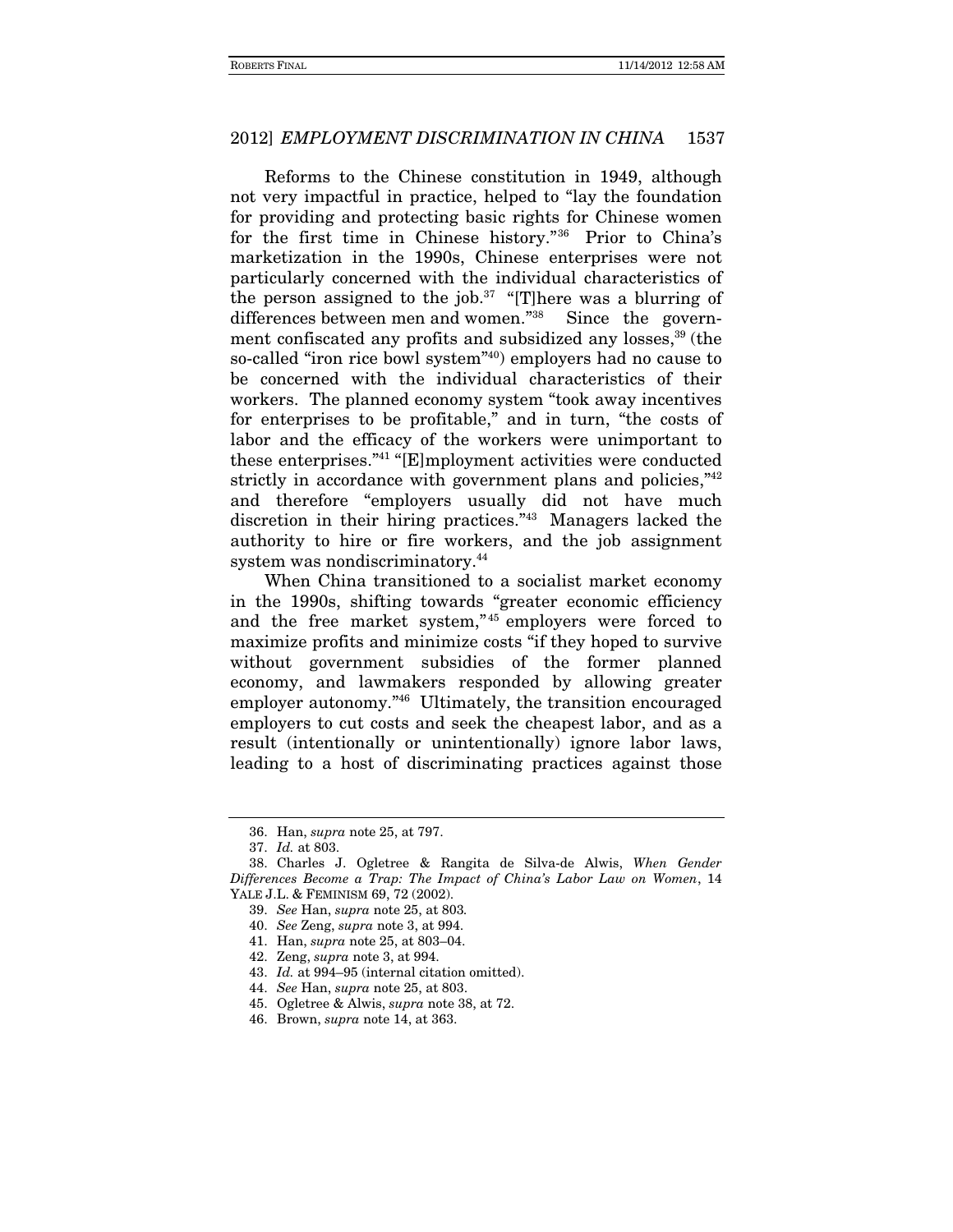employees who were seen as less productive.<sup> $47$ </sup> For the first time, workers could be fired under certain circumstances.<sup>48</sup> In addition, "the economic reforms have generally caused women in China to lose their jobs at a rate disproportionate to men and have effectively moved women farther away from the equality promised by the constitution."49 While workplaces in other countries are progressing, albeit slowly in many cases, China's workforce is digressing, moving away from equal employment opportunity and treatment under the law and in practice.

# *D. Prevalence of Employment Discrimination*

# *1. Gender Discrimination*

Employment discrimination based on gender occurs when "an employer fails or refuses to hire female applicants because of their gender; or sets a higher and stricter standard in considering female applicants; or discharges or unilaterally terminates labor contracts with female employees when they want to marry, get pregnant, or request maternity leave or breast-feeding leave."50 "Many employers in China discriminate against women to avoid the prospect of maternity leave. These employers justify their discriminatory practices on the grounds that maternity leave increases labor costs [and] affects the 'consistency of employment.'"<sup>51</sup> Gender discrimination is "visible in hiring, dismissal, earlier

 <sup>47.</sup> *Id.* ("This trend was particularly prevalent among employers outside of the state-owned enterprise (SOE) system."); *see also* Han, *supra* note 25, at 804 ("Since enterprises face the prospect of either surviving by being profitable or extinction, and since selection of employees now bears a direct relationship to the bottom line, employers are seeking the cheapest labor.").

 <sup>48.</sup> Zeng, *supra* note 3, at 995 (internal citation omitted).

 <sup>49.</sup> Burnett, *supra* note 24, at 290.

 <sup>50.</sup> Lu, *supra* note 8, at 143 (citing ALL-CHINA WOMEN'S FEDERATION, http://www.women.org.cn/english/english/aboutacwf/mulu/htm (last visited May 14, 2012)). An example of such discrimination is demonstrated by Angel Feng, a graduate of a French business school, who, when searching for a job in early 2010, experienced extensive discrimination in the private sector. *See* Didi Kirsten Tatlow, *Old Biases Hamper Women in China's New Economy*, N.Y. TIMES, Nov. 30, 2010, at A18, *available at* http://query.nytimes.com/gst/ fullpage.html?res=9F03E3D61F3DF933A05752C1A9669D8B63&pagewanted=a ll ("The boss would ask several questions about my qualifications, then he'd say: 'I see you just got married. When will you have a baby?' It was always the last question. I'd say not for five years, at least, but they didn't believe me.").

 <sup>51.</sup> Zeng, *supra* note 3, at 999 (internal citations omitted).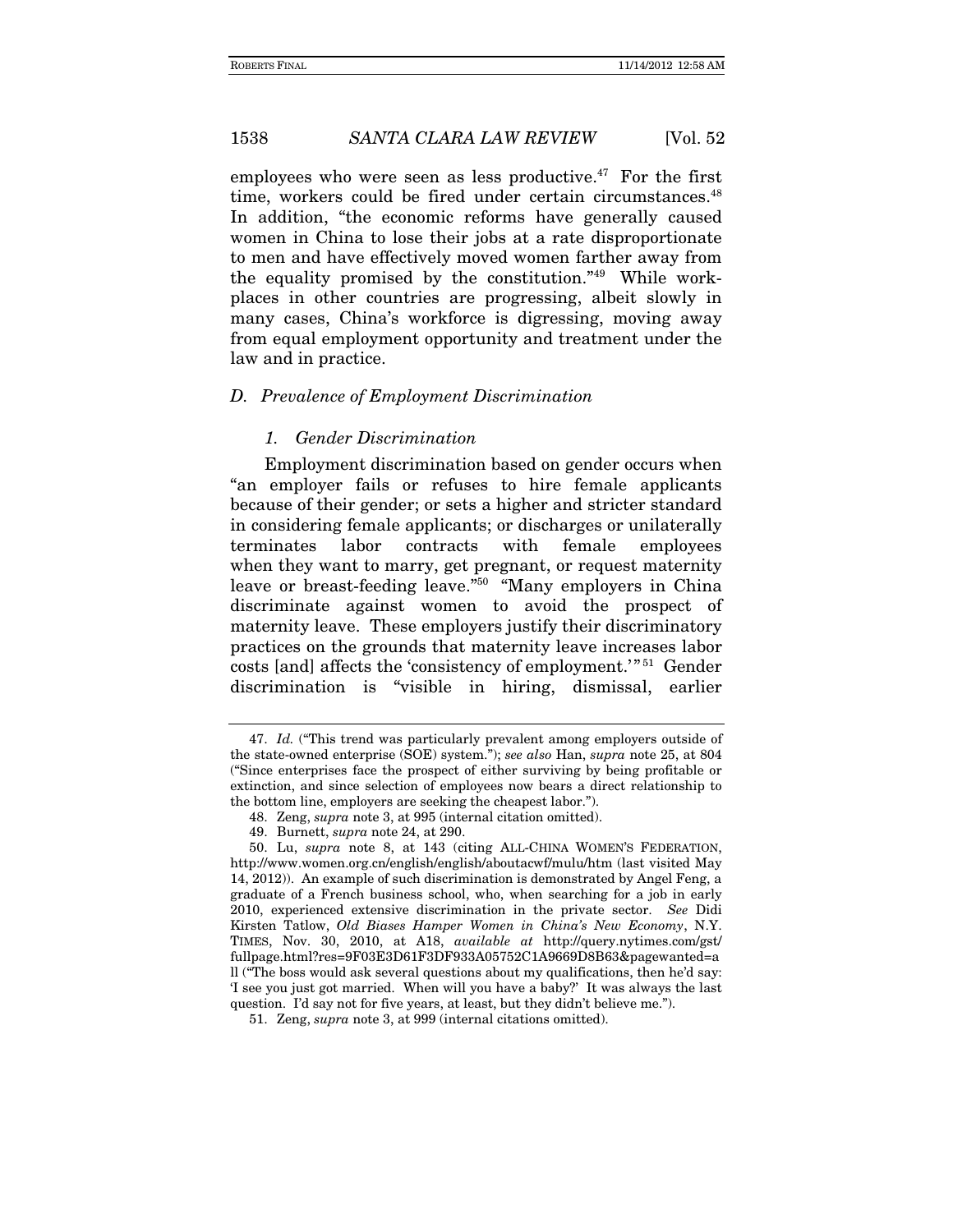retirement, fines for violation of family planning regulations, wage differences, denial of certain social welfare benefits, and sexual harassment."52 Women are often the "last hired and the first fired," and "increasingly work in lower-paid, lessvalued jobs."<sup>53</sup>

In 2000, 71.52% of Chinese women were employed.<sup>54</sup> By 2008, that figure dropped to  $67.5\%$ .<sup>55</sup> Women were also paid only  $63.5\%$  of men's salaries.<sup>56</sup> Additionally, women are greatly underrepresented in high-ranking positions. 57 In 2002, only 1.3% of women held management and leadership roles in private businesses and governments in China.58 The "lower representation of Chinese women in high paying jobs"59 is seen as a cause of gender discrimination. Employers rationalize their practices by stating that "women do not make good leaders; male employees will resist having to report to a female boss; and women are not as 'capable' as men in terms of physical strength or intellectual ability.<sup>760</sup> One employer stated:

I don't advocate hiring women, they are too much trouble. They get married, get pregnant and have children, and after that it's an endless round of domestic responsibilities. You can't expect them to deal with any work matters at all. Anyone who is a leader doesn't wish to have too many women working under him.<sup>61</sup>

 <sup>52.</sup> Burnett, *supra* note 24, at 298 (internal citation omitted).

 <sup>53.</sup> Christine M. Bulger, *Fighting Gender Discrimination in the Chinese Workplace*, 20 B.C. THIRD WORLD L.J. 345, 354 (2000) (citing Human Rights in China, *Caught Between Tradition and the State: Violations of the Human Rights of Chinese Women*, 17 WOMEN'S RTS. L. REP. 285, 286 (1996)).

 <sup>54.</sup> Tatlow, *supra* note 50 (citing Yang Juhua of Renmin University of China's Center for Population and Development Studies, citing World Bank statitistics).

 <sup>55.</sup> *Id.*; *cf. Data & Statistics*, U.S. DEP'T OF LABOR, http://www.dol.gov/wb/stats/stats\_data.htm (last visited June 11, 2012) (stating that in 2010, only 58.6% of women in the U.S. were working or looking for work).

 <sup>56.</sup> Tatlow, *supra* note 50; *cf. Data & Statistics*, *supra* note 55 (stating that in 2009, women in the U.S. earned eighty percent of men's salaries).

 <sup>57.</sup> Lu, *supra* note 8, at 145 (citing Dwight Daniels, *Equality for Women Begins in Workplace*, CHINA DAILY, July 2, 2004, *available at* http://www.chinadaily.com.cn/english/doc/2004-07/02/content\_344886.htm).

 <sup>58.</sup> *Id.*

 <sup>59.</sup> Burnett, *supra* note 24, at 297 (citing Bulger, *supra* note 53, at 355).

 <sup>60.</sup> Bulger, *supra* note 53, at 355 (internal citation omitted).

 <sup>61.</sup> *Id.* (citing Human Rights in China, *supra* note 53, at 303).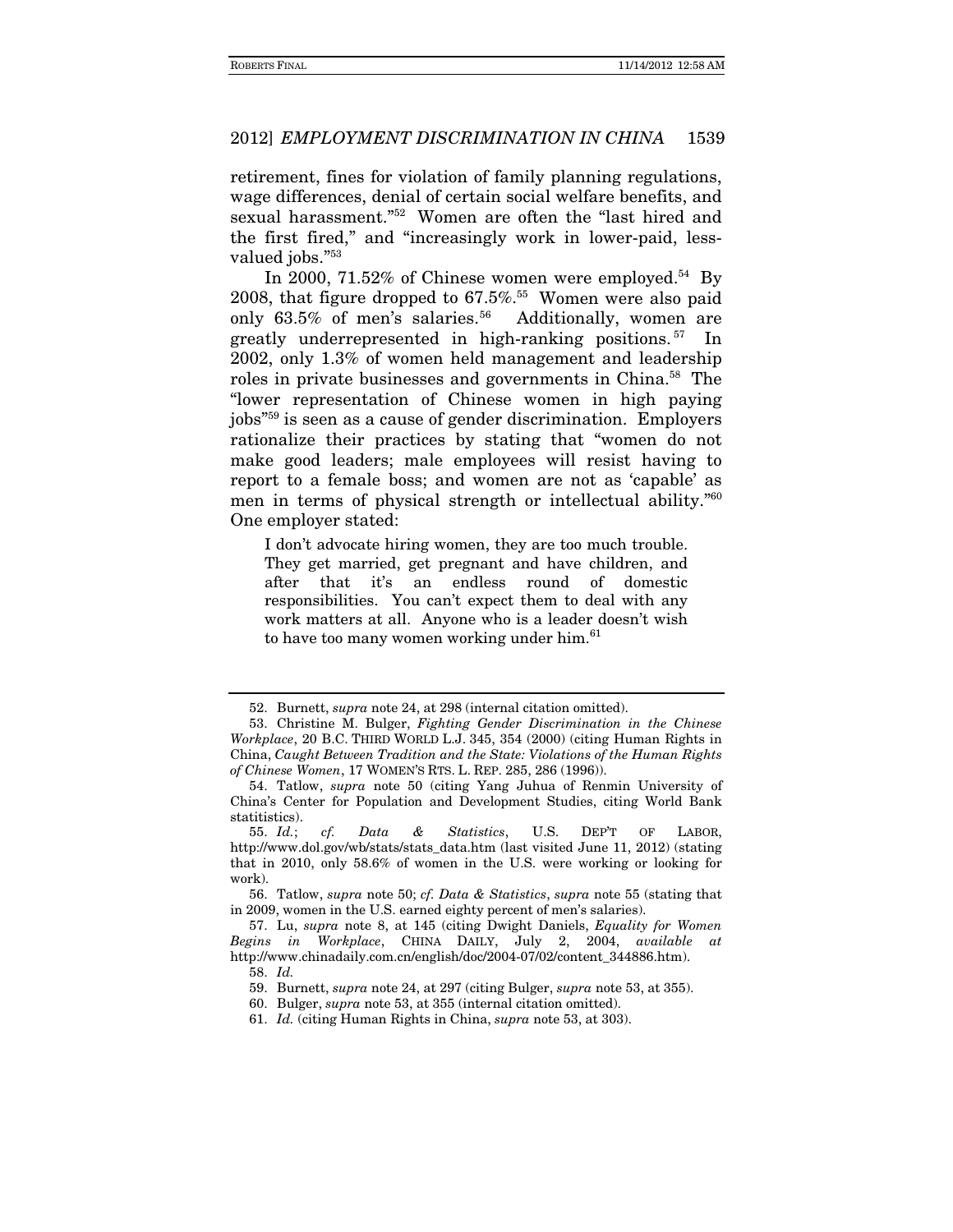Moreover, female college graduates are more likely to experience discrimination in employment.<sup>62</sup> Hundreds of companies invited to a female college students' job fair in 2002 indicated that they were "not interested" in hiring female graduates. $63$  A 2002 survey conducted by the Women's Federation in Jiangsu Province showed that "out of 1,100 college graduates surveyed, 80% of female graduates experienced gender discrimination during their job searches, and 34.3% experienced multiple rejections by potential employers."64 The survey also showed that "the employment rate of male graduates with [the] same qualifications was 8% higher than that of the female graduates, and that the male graduates usually find better jobs with higher salary than female graduates."65

Although gender discrimination in employment exists throughout the world, "certain Chinese practices go beyond discrimination to the point of being violations of human rights."66 Women have experienced discrimination in age and appearance, especially from consumer-oriented companies who are seeking to increase their market shares.<sup>67</sup> It is common to see job advertisements "specifying that the applicant must be 'young, female and attractive.'" 68 "Five facial organs in the right place," "decent looking," and "with elegance" are common phrases used in requirements for attractive employees.69 While appearance discrimination may be characterized as disability-based discrimination,<sup>70</sup> rather than gender-based discrimination, attractiveness is more likely to be required of female applicants.<sup>71</sup> Other job adver-

 68. *Id.* (quoting Sheryl WuDunn, *Profit and Loss: China's Affection for Capitalism Erodes Gains in Equal Rights*, CHI. TRIB., Sept. 20, 1992, at 5).

70. *See id.* at 165–66 ("Some argue that employment discrimination on the basis of largely immutable aspects of bodily and facial appearance should be construed as disability-based discrimination."). For example, a woman with an unattractive nose might be classified as disabled, because there is something "wrong" with her appearance; therefore she is labeled "unable" to perform her job, even when appearance is not an essential element of her career.

 71. *Id.* at 166 (explaining that 39.9% of advertisements with appearance requirements apply to females, as compared to 6.1% for men).

<sup>62.</sup> *See* Zeng, *supra* note 3, at 999.

 <sup>63.</sup> *Id.*

 <sup>64.</sup> *Id.* (internal citation omitted).

 <sup>65.</sup> *Id.* (internal citation omitted).

 <sup>66.</sup> Bulger, *supra* note 53, at 346 (internal citation omitted).

 <sup>67.</sup> Han, *supra* note 25, at 808.

 <sup>69.</sup> Lu, *supra* note 8, at 166 (internal citations omitted).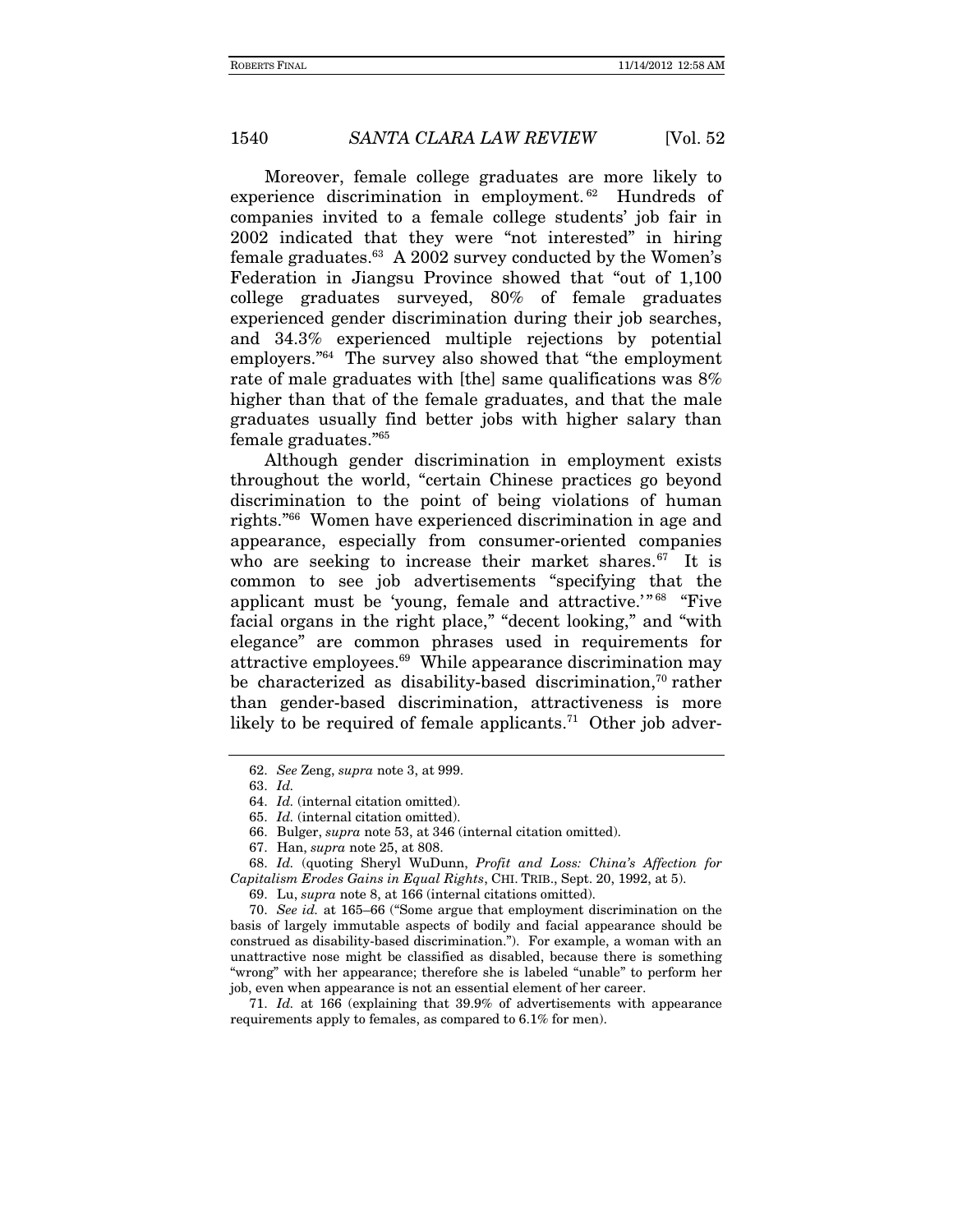tisements often state, "Saleswoman: less than 30," "Waitress: 18 to 25," and "English-speaking secretary: less than 25."72 "Middle-aged women are regularly told that they are too old, too fat, too ugly and too short for service positions such as waitress or salesperson."73

Sexual harassment is also extremely prevalent in Chinese employment.74 Working environments have become increasingly unsafe for women.75 "[O]ffenders typically abuse their authority of office, combining threats of discharge or defamation with inducements of promotions and pay raises, in a bid to force female subordinates to submit to their advances."<sup>76</sup> Despite the laws in place, $^{77}$  harassment continues in the workplace. In a national survey of 8000 people, conducted by two major media organizations, 79% of women said they had experienced sexual harassment, compared to 22% of men.78 A study by the Chinese Academy of Social Sciences found that women working for private firms were twice as likely as women in state-owned companies to be victims of harassment.79

Thus, female workers experience widespread discrimination in a variety of forms, from implicit to explicit discrimination, in a variety of companies, and at all levels of employment.

#### *2. Migrant Worker Discrimination*

Since China's reform and decreased isolation in the late 1970s, a new group of rural laborers have continued to migrate to urban areas to work, also known as the "floating population" or "migrant workers," 80 many of which were women.81 As of 2009, China had over 200 million migrant

 <sup>72.</sup> Bulger, *supra* note 53, at 358 (internal citation omitted).

 <sup>73.</sup> *Id.* (internal citation omitted).

<sup>74.</sup> *Sexual Harassment: A Growing Social Problem*, CHINA DAILY (May 20, 2005), http://www.chinadaily.com.cn/english/doc/2005-05/20/content\_444316.h tm.

<sup>75.</sup> *Id.*

<sup>76.</sup> *Id.*

<sup>77.</sup> *See infra* Part IV.

<sup>78.</sup> *China Outlaws Sexual Harassment*, BBC NEWS (Aug. 28, 2005), http://news.bbc.co.uk/2/hi/4192672.stm.

<sup>79.</sup> *Id.*

 <sup>80.</sup> Na Lan, *Is There New Hope in Labor Rights Protection for Chinese Migrant Workers?*, 10 ASIAN-PAC. L. & POL'Y J. 482, 483 (2009).

 <sup>81.</sup> Burnett, *supra* note 24, at 299 (internal citation omitted) ("Young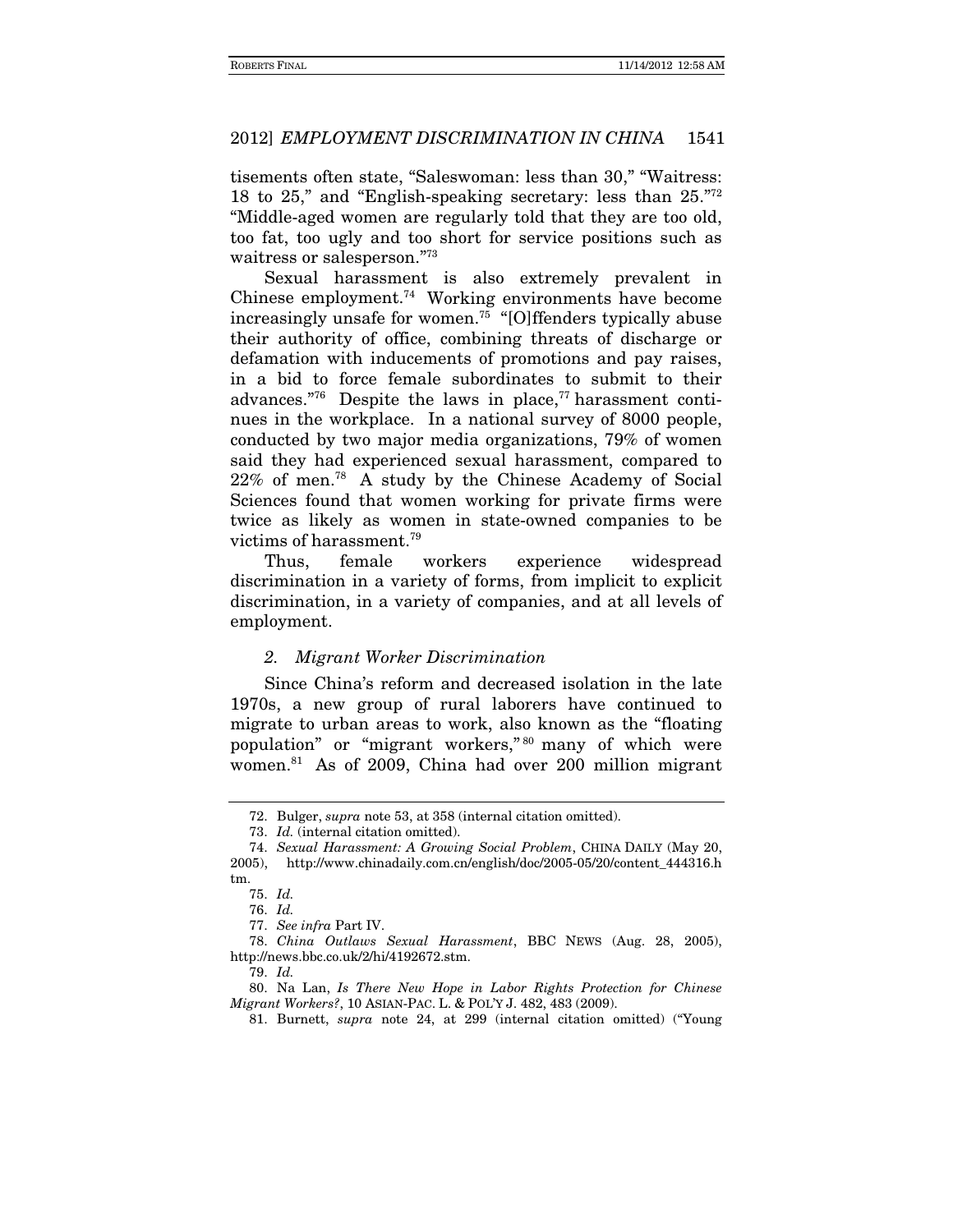workers, which is approximately 15% of the total population or 27% of the rural population, and most of these workers are doing "low-paying manual jobs in big cities."82

Migrant worker discrimination is partly grounded in and attributed to the hukou household registration system. <sup>83</sup> Introduced in 1958, hukou prevented unauthorized ruralurban mobility and "effectively chained Chinese farmers to the land."84 Although the hukou system has been relaxed in recent years—and the government issued a directive in 2003 affirming the rights of migrant workers to work in the  $cities<sup>85</sup>—hukou$  "continues to bar migrant workers' employment opportunities and access to social security,"86 and in some ways Chinese migrant workers are considered "foreigners within the cities of their own country."87 One scholar has suggested the need to "further reform the hukou system to allow those migrant workers, with competent work skills who want to stay in the cities, enjoy equal treatment as urban citizens."88

82. Lan, supra note 80, at 483.

83. Id. at 487 n.22.

Under the 1958 Regulations on Household Registration in the People's Republic of China, every Chinese citizen is assigned a 'hukou' location and a rural or urban classification. A rural hukou provides access to farmland use; an urban hukou provides access to jobs, housing, food, and state-sponsored benefits. The hukou location specifies where a worker belongs. Until the mid-1980s, it was extremely difficult for rural Chinese to survive in the cities without an urban hukou. Rural workers did not have access to the necessities of life, which were all centrally controlled and allocated.

Id. (internal citations omitted).

84. Id. at 487.

 85. Id. (citing Cindy C. Fan, Migration, Hukou, and the City, in CHINA URBANIZES: CONSEQUENCES, STRATEGIES, AND POLICIES 68 (Shahid Yusuf & Anthony Saich eds., The World Bank 2008). There has also been progress with respect to the public perception of migrant workers as reflected in the media. Id. at 489 (citing Paul French, Asia Pacific: China's Mobile Workforce – Goodbye Migrant Workers, Hello New Urban Citizens, ETHICAL CORPORATION, available at http://web.archive.org/web/20071012031044/http://www.ethicalcorp.com/conte nt.asp?ContentID=4846) (In 2007, the Chinese media began to promote changing the official reference to migrant workers from "peasant labourers" to "new urban citizens").

86. Id. at 488.

 87. Id. (quoting Ling Li, Towards a More Civil Society: Mingong and Expanding Social Space in Reform-Era China, 33 COLUM. HUM. RTS. L. REV. 149, 156 (2001)).

88. Id. at 517 (emphasis added).

women are especially likely to take the risk of moving to the city in order to find a job.").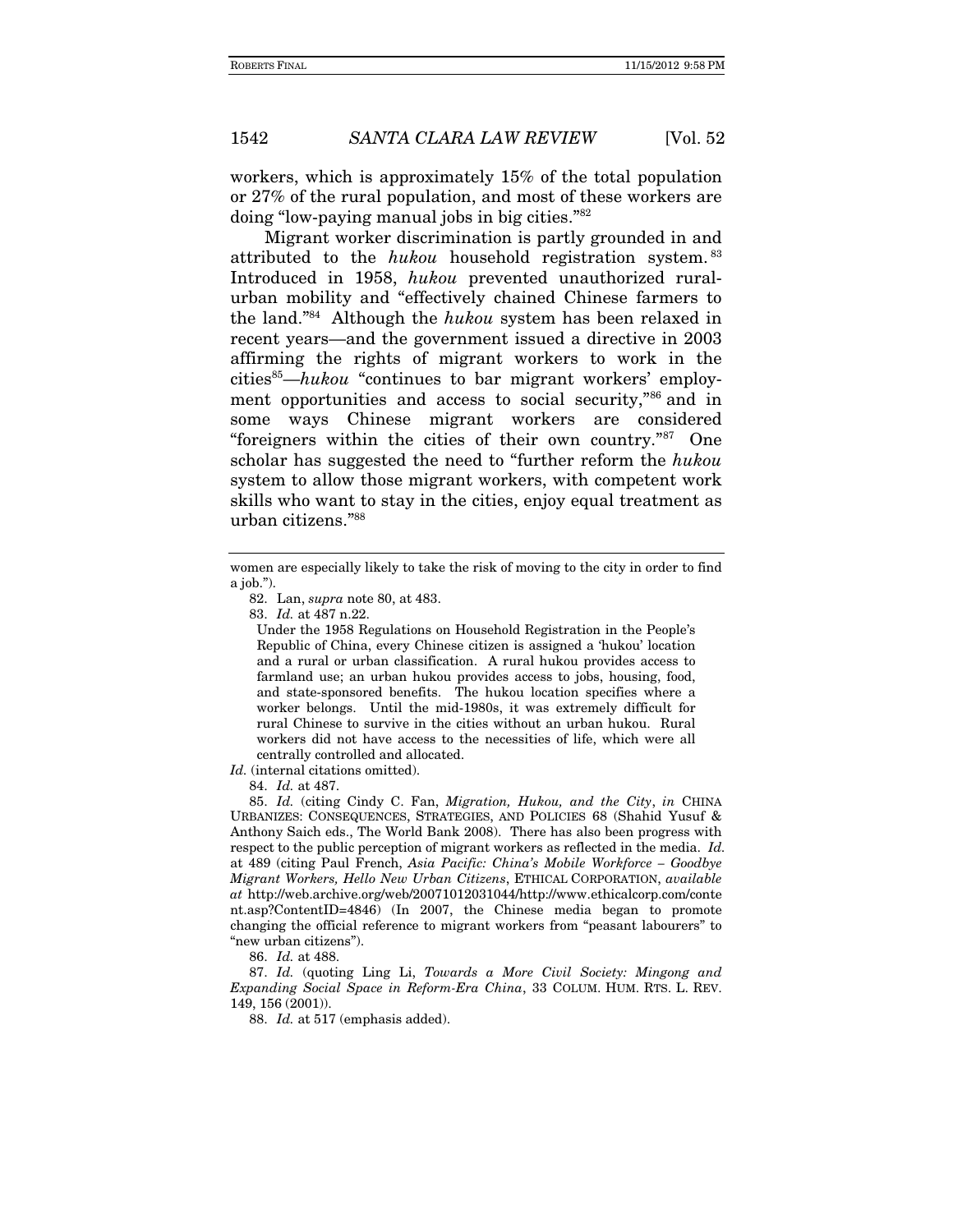Forms of migrant worker discrimination vary greatly, and "[m]any employers consider migrant workers as cheap, temporary work hands rather than formal employees and are thus reluctant to sign contracts with them."89 Furthermore, migrant workers "are frequently portrayed negatively in the media and blamed by local residents for over-crowded public transportation, increasing crime rates, and race-to-the-bottom job competition against laid-off state-owned enterprise ('SOE') employees."90 Moreover, extra tuition fees are often charged for no apparent reason by public schools for migrant workers' children who stay with their parents in the cities and despite no additional associated costs to have these children attend schools in the cities.<sup>91</sup>

In addition, underpayment and unpaid wages are very common for migrant workers.92 On average, "[a] migrant worker receives only about one-quarter the wage of an urban worker for the same work."93 Wages are also often delayed from one month to eight years, with only 48% of migrant workers being able to receive their salaries on time in 2006.<sup>94</sup> Additionally, migrant workers have to work long hours and rarely get overtime pay. Forty-six percent of migrant workers work "seven days a week" and over 36% of migrant workers work "six days a week," while seventy-six percent of them do not receive "overtime payment."95 In addition to lower wages, migrant workers are also the most vulnerable group with respect to work safety.96 Almost 80% of workplace accidents

 <sup>89.</sup> *Id.* at 492 ("Only 12.5% of migrant workers had employment contracts in 2005."). However, the new Labor Contract Law, effective as of January 1, 2008, provides that employers must sign labor contracts, even with temporary workers who are employed for unfixed terms, within one month of use of labor services. *See* Labor Contract Law (promulgated by the Standing Comm. Nat'l People's Cong., June 29, 2007, effective Jan. 1, 2008), art. 10 & 14 (2008) (China). Despite this law, many employers do not comply with its requirements and workers still go without labor contracts. *See generally* Virginia E. Harper Ho, *From Contracts to Compliance? An Early Look at Implementation Under China's New Labor Legislation*, 23 COLUM. J. ASIAN L. 35 (2009).

 <sup>90.</sup> Lan, *supra* note 80, at 492 (citing Daniel F. K. Wong et al., *Rural Migrant Workers in Urban China: Living a Marginalized Life*, 16 INT'L J. SOC. WELFARE 32, 36 (2007)).

 <sup>91.</sup> Lan, *supra* note 80, at 492 (citing Wong, *supra* note 90, at 32, 36).

 <sup>92.</sup> Lan, *supra* note 80, at 489.

 <sup>93.</sup> *Id.* (internal citations omitted).

 <sup>94.</sup> *Id.* at 490.

 <sup>95.</sup> *Id.*

 <sup>96.</sup> *Id.*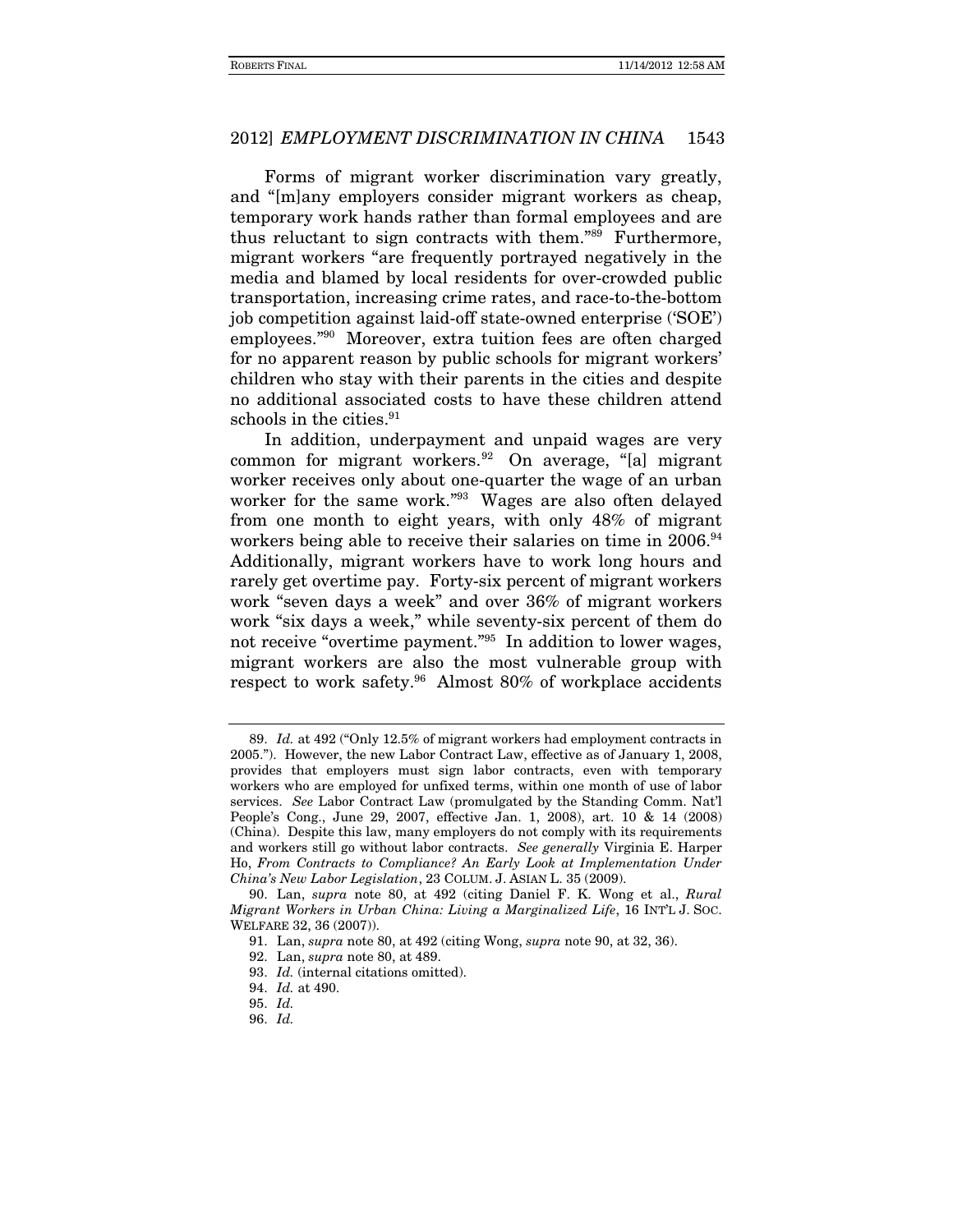in 2005 occurred in the industries where most employees are migrant workers, including the coal mining, metal, dangerous chemicals and fireworks industries. 97 In fact, "entire provinces haves been known to prohibit the hiring of migrant workers from outside provinces because of the threat they pose to local wages and social order."98 Migrant workers experience some of the worst working conditions and blatant discrimination.

### *3. Infectious Disease Discrimination*

Infectious disease discrimination is defined as discrimination on the basis of a person being a carrier of a contagious disease.<sup>99</sup> It is estimated that approximately  $10\%$ of China's population are either infected by or are carriers of the Hepatitis B virus  $(HBV).<sup>100</sup>$  This population faces tremendous social pressure and discrimination because of "a strong but nonetheless erroneous belief that they pose a serious threat to the surrounding people and environment."101 They are "virtually excluded both from most entry-level government civil servant positions and from employment in many state and private companies."102

A lawsuit filed by a citizen, Zhang Xianzhu, in 2004 was the first lawsuit against a Chinese governmental agency who discriminated against a government employment applicant because he was a carrier of HBV.103 After this case, the government released new standards for government employee recruitment outlawing discrimination against people with HBV.104 This law, however, has no impact on private com-

 <sup>97.</sup> *Id.*

 <sup>98.</sup> Burnett, *supra* note 24, at 300 (internal citation omitted).

 <sup>99.</sup> Law on Prevention and Treatment of Contagious Disease (promulgated by the Standing Comm. Nat'l People's Cong., Feb. 21, 1989, effective Sept. 1, 1989, amended Aug. 28, 2004), art. 16 (1989) (China), *available at* http://www.chinacourt.org/flwk/show1.php?file\_id=96086.

 <sup>100.</sup> Zeng, *supra* note 3, at 1002–03 (citing *The Hepatitis B Virus Does Not Transmit Through Social Activities*, XINHUA NEWS AGENCY (Jan. 4, 2004), http://www.gd.xinhuanet.com/newscenter/2004-04/01/content\_1895304.htm).

 <sup>101.</sup> *Id.* at 1003.

 <sup>102.</sup> *Id.*

 <sup>103.</sup> Lu, *supra* note 8, at 169–70; *see also id.* at 140 n.36 (explaining that despite the fact that the plaintiff scored the highest on all required examinations and was disqualified after testing positive for HBV, the court supported one of the plaintiff's claims but nevertheless did not grant the plaintiff a remedy).

 <sup>104.</sup> *Id.* at 170.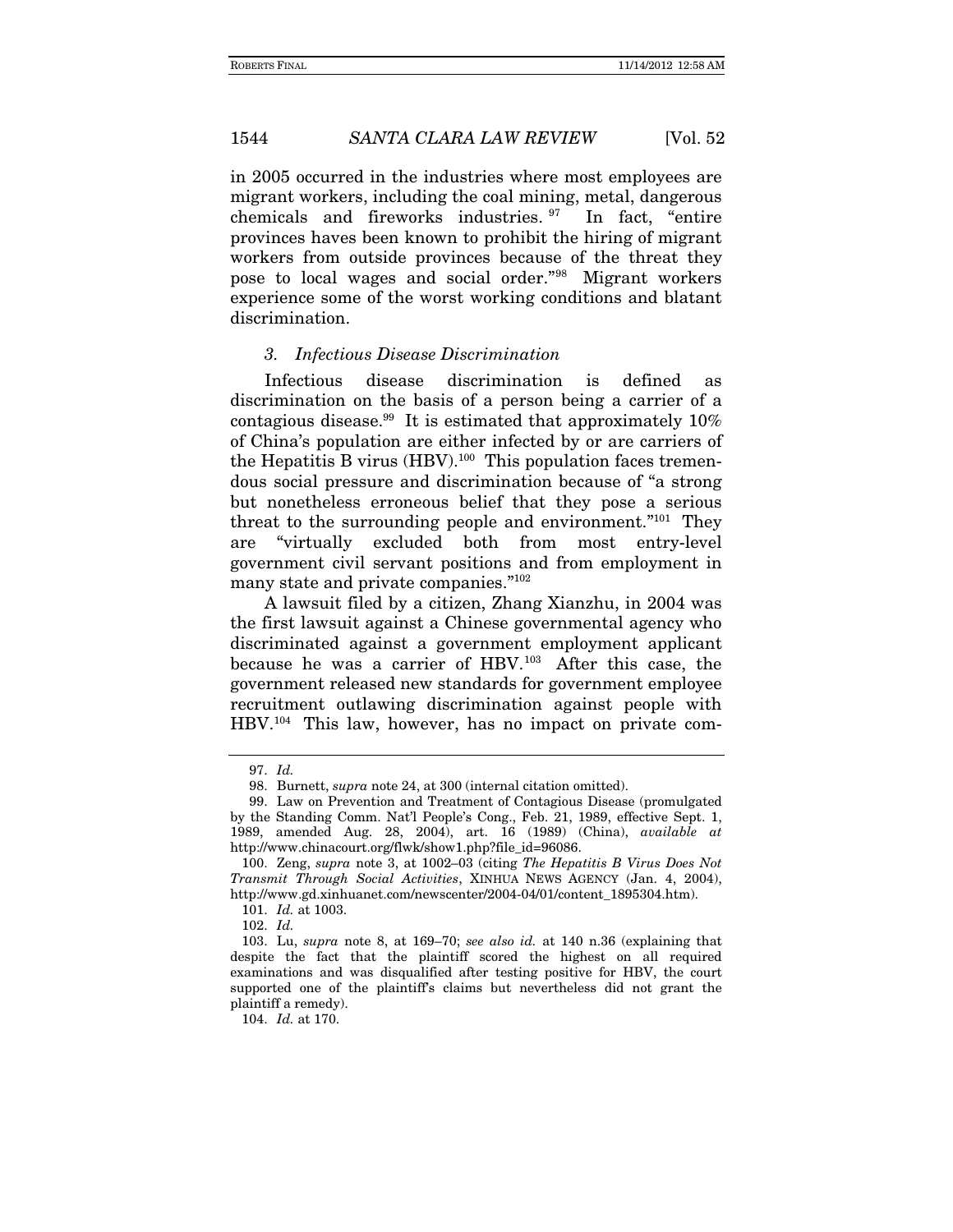panies, many of which conduct mandatory HBV tests and reject applicants with positive test results.105

On October 13, 2010, a court heard the first employment discrimination case related to an HIV-positive job seeker in China.106 The court in the eastern Anhui province held that the Anqing Education Bureau had discretion to determine whether it wants to hire HIV carriers, and upheld bureau standards relating to the teaching profession, which state that HIV carriers should not be employed.107 Despite the provision in the Employment Promotion Law addressing infectious disease,108 as discussed *infra*, the Bureau claimed that "the law does not forbid employers from rejecting HIV carriers."109

These two cases exemplify the widespread employment discrimination related to infectious disease, which exists in different forms: "mandatory testing at recruitment, mandatory testing during employment, questions on recruitment forms, lack of confidentiality, dismissal, restriction in job duties, and denial of employment."110 A 2008 study discovered that people with diseases may have difficulty meeting their basic needs because of "discrimination in hiring and employment, which contributes to social isolation and can further exacerbate symptoms of illness."111 The same study found that employers in Beijing in the healthcare, manufacturing and technology fields questioned whether a person with HIV could physically and psychologically handle the workload.112 The study also found:

 <sup>105.</sup> *Id.*

 <sup>106.</sup> Pang Qi, *HIV Carrier Loses Lawsuit*, GLOBAL TIMES (Nov. 12, 2010), http://www.globaltimes.cn/china/society/2010-11/591811.html.

<sup>107.</sup> *Id.*; *see also* Teachers Law (promulgated by Standing Comm. Nat'l People's Cong., Oct. 31, 1993, effective Jan. 1, 1994) (China), *available at* http://tradeinservices.mofcom.gov.cn/en/b/1993-10-31/13698.shtml.

<sup>108.</sup> *See* Employment Promotion Law (promulgated by the Standing Comm. Nat'l People's Cong., Aug. 30, 2007, effective Jan. 1, 2008), art. 30 (2008) (China); *infra* Part II.E.

 <sup>109.</sup> Qi, *supra* note 106. As of the writing of this comment, the Plaintiff has decided to appeal the court's decision. *See Report: Chinese Man Plans to Appeal HIV Discrimination Case*, CNN.COM (Nov. 14, 2010, 10:57 PM), http://edition.cnn.com/2010/WORLD/asiapcf/11/15/china.hiv.suit/.

 <sup>110.</sup> Deepa Rao et al., *Stigma in the Workplace: Employer Attitudes About People with HIV in Beijing, Hong Kong, and Chicago*, 67 SOC. SCI. & MED. 1541, 1543 (2008).

<sup>111.</sup> *Id.* at 1542.

<sup>112.</sup> *Id.* at 1545.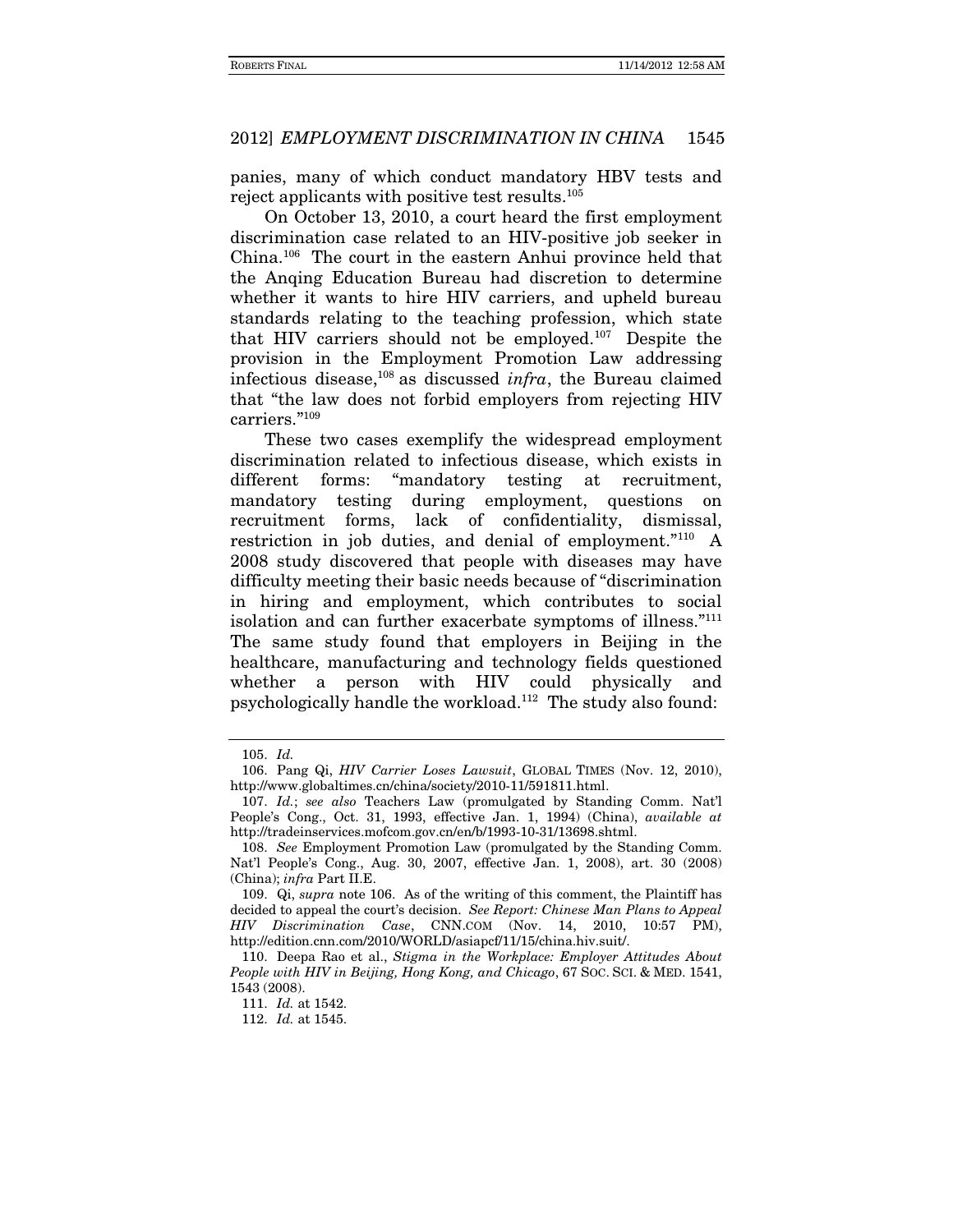[E]mployers appeared to have concerns about the contagiousness of HIV/AIDS. Notions of contagion took on two forms: social and biological. In terms of biological contagion, employers had concerns about becoming infected themselves, and about their employees' fear of becoming infected. Employers who described social contagion were concerned that persons with HIV might negatively influence others around them and lower the social status of those associated with them.<sup>113</sup>

Citizens have made blatant statements about the acceptability of employment discrimination, such as, "I think [people with HIV] are like a time bomb . . . I would not hire [a person with HIV] under any circumstances, unless everyone in the world were dead or had AIDS; people in this society should discriminate against them . . . the society requires stability and peace."<sup>114</sup> Furthermore, employers were concerned that their companies' reputations would be affected by hiring persons with HIV, and assumed that a person with HIV has "engaged in immoral behaviors associated with HIV, and because of this, people with HIV should be kept separate from others."115 Infectious disease discrimination is clearly a social and economic issue throughout the country, and has only recently been addressed by legislation and the courts.

# II. IDENTIFICATION OF THE PROBLEM

In the past thirty years, China has taken action to promote equality in the workplace, after being heavily influenced by international participants.116 However, much of this effort has been hindered by a number of limitations that prevent workers from enforcing their rights.117 This section addresses the various limitations on the efforts to promote equality in the work place.

### *A. International Law's Influence*

In the past thirty years, China has slowly become more involved in the global women's movement. In 1975, China attended the International Women's Assembly, the first

<sup>113.</sup> *Id.*

<sup>114.</sup> *Id.* at 1547.

<sup>115.</sup> *Id.*

<sup>116.</sup> *See* Burnett, *supra* note 24, at 303.

<sup>117.</sup> *See id.*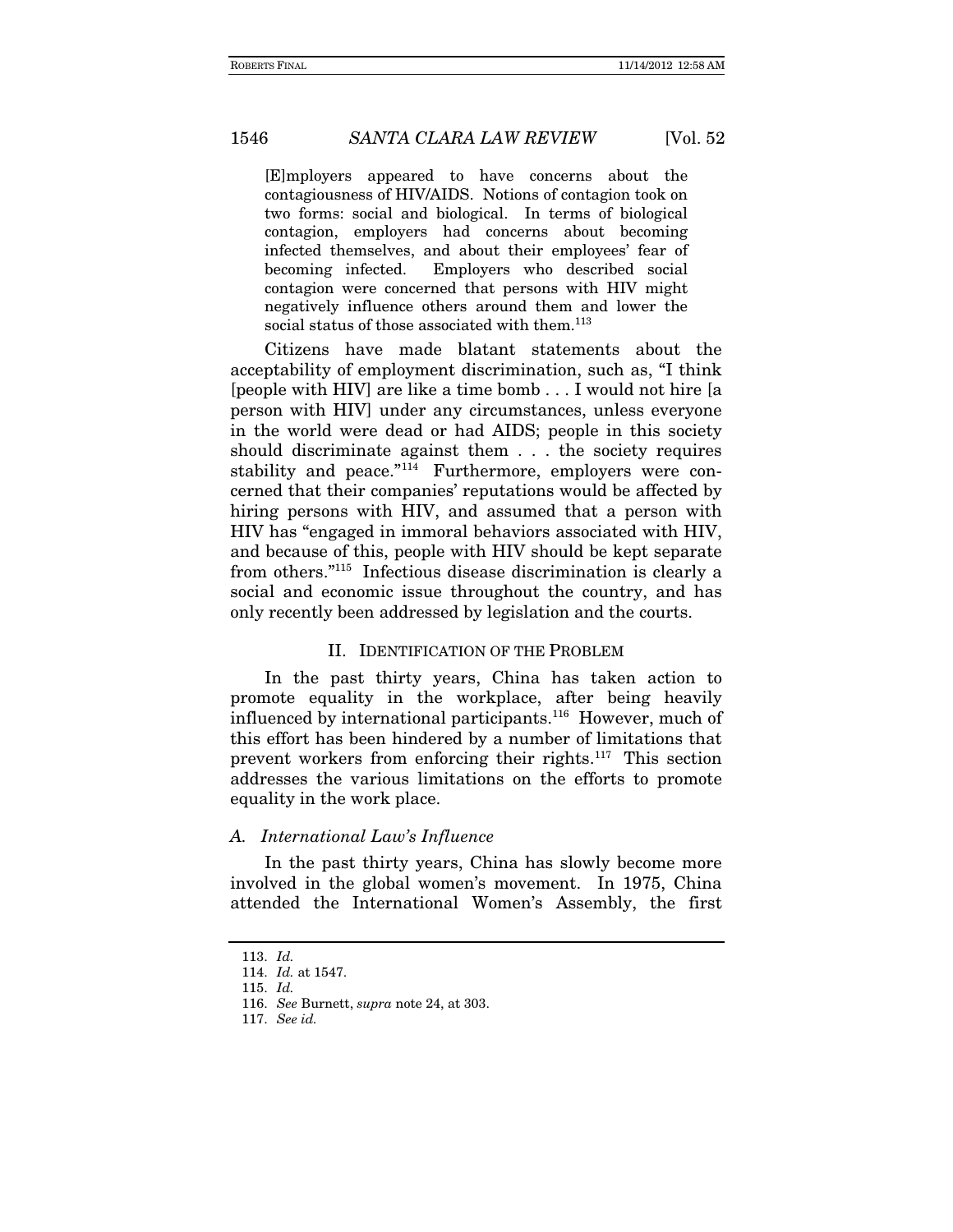international forum on women's development.<sup>118</sup> In 1979, China attended the Convention on the Elimination of All Forms of Discrimination Against Women.119 Additionally, in 1990, China signed onto the International Labor Organization (ILO) Convention for Equal Remuneration for Equal Work. 120 It later ratified the ILO Convention on Employment and Occupational Discrimination in 2006,<sup>121</sup> and thereby committed to implementing affirmative measures and policies to eliminate employment discrimination.<sup>122</sup>

Although China has ratified these international conventions, they have proven less than effective due to enforcement problems.<sup>123</sup> Despite being technically enforceable through the International Court of Justice, the ILO must "often resort to soft power, such as public shaming or providing incentives for compliance such as funding or technology."124 The ratifications and subsequent implementation of domestic laws,125 however, demonstrate China's commitment to improving women's participation and equality in the labor force.<sup>126</sup> Moreover, China's international participation and passing of domestic regulations can serve as an "expressive function in communicating public policy objectives and priorities, and the policy message transmitted through legislation has consequences for society that may be equally or more important than the content of the regulation itself."127

# *B. PRC Constitution*

The Constitution of the People's Republic of China ("PRC Constitution") provides that all citizens are "equal before the law."128 It further provides, "Women . . . enjoy equal rights

 128. XIANFA art. 33 (1982) (China); *see also* Lu, *supra* note 8, at 173 ("[I]t is widely believed that equal rights to employment are a fundamental element of

 <sup>118.</sup> *Id.* at 301.

 <sup>119.</sup> *Id.*

 <sup>120.</sup> *Id.*

 <sup>121.</sup> *Id.* at 302.

 <sup>122.</sup> Zeng, *supra* note 3, at 1014–15 (citing International Labor Organization Convention (No. 111) Concerning Discrimination in Respect of Employment and Occupation, June 25, 1958, 362 U.N.T.S. 31).

 <sup>123.</sup> Burnett, *supra* note 24, at 302.

 <sup>124.</sup> *Id.*; *see also* Zeng, *supra* note 3, at 1014–16.

<sup>125.</sup> *See infra* Part II.C–F.

 <sup>126.</sup> Burnett, *supra* note 24, at 302.

 <sup>127.</sup> Ho, *supra* note 89, at 72 (internal quotation marks omitted).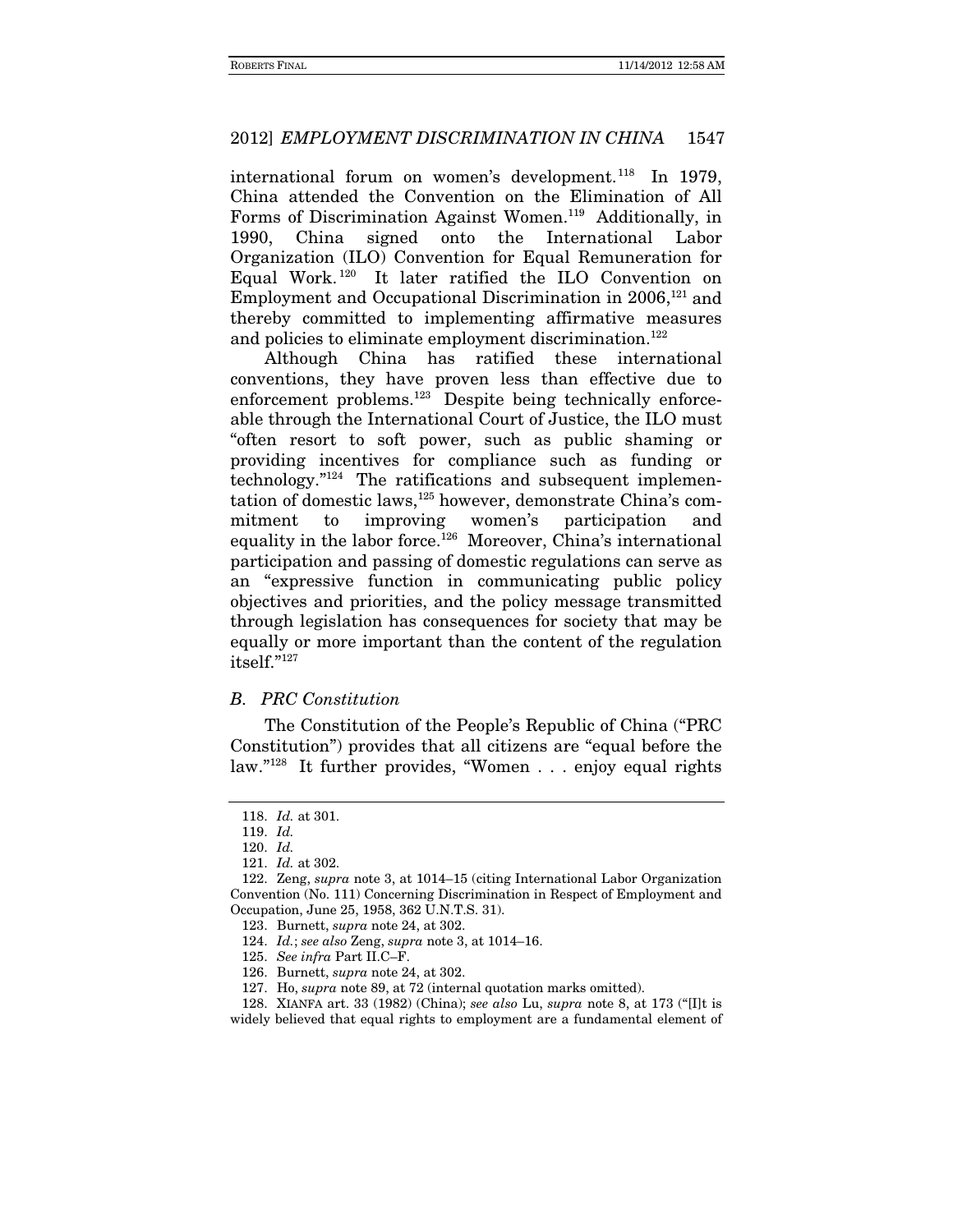with men in all spheres of life, in political, economic cultural and social, and family life. The state protects the rights and interests of women, applies the principle of equal pay for equal work for men and women alike  $\dots$ ."<sup>129</sup> Although this shows China's commitment to women's rights and equality, the Constitution is not self-executing and "is meant to be a guide for legislators . . . to follow and can only be enforced if there is a national law that articulates a given doctrine."130

This portion of the Constitution is further criticized because while a "focus on accommodating the reproductive roles of women in the workplace benefits women . . . this focus can stereotype women and reinforce traditional subordinate roles."131 To make matters worse, the "added responsibility of employers to provide special treatment to women translates into a disincentive to hire women and an inducement to lay off female employees when demand wanes."132

Additionally, the U.S. Department of State found in 2000 that "despite equal rights promised by the Constitution and the [Law on the Protection of the Rights and Interest of Women, as discussed *infra*], Chinese women have continued to report discrimination, sexual harassment, unfair dismissal, demotion, and wage discrepancies in employment."133

#### *C. Labor Law of the PRC*

The Labor Law states that workers enjoy the rights to equal employment opportunities and choice of jobs, providing protection against discrimination on the basis of gender, nationality, race and religion.<sup>134</sup> It states:

Women shall enjoy equal rights as men in employment. Sex shall not be used as a pretext for excluding women from employment during recruitment of workers unless the types of work or posts for which workers are being

<sup>&#</sup>x27;equal [before the] law.' ").

 <sup>129.</sup> XIANFA art. 48. (1982) (China).

 <sup>130.</sup> Burnett, *supra* note 24, at 303.

 <sup>131.</sup> Ogletree & Alwis, *supra* note 38, at 73.

 <sup>132.</sup> *Id.*

 <sup>133.</sup> Bulger, *supra* note 53, at 353 (citing U.S. DEP'T OF STATE: BUREAU OF DEMOCRACY, HUMAN RIGHTS & LABOR 1999, COUNTRY REPORTS ON HUMAN RIGHTS PRACTICES (2000), *available at* http://www.state.gov/j/drl/rls/ hrrpt/1999/284.htm).

 <sup>134.</sup> Labor Law (promulgated by the Standing Comm. Nat'l People's Cong., July 5, 1994, effective Jan. 1, 1995), art. 3 (1995) (China).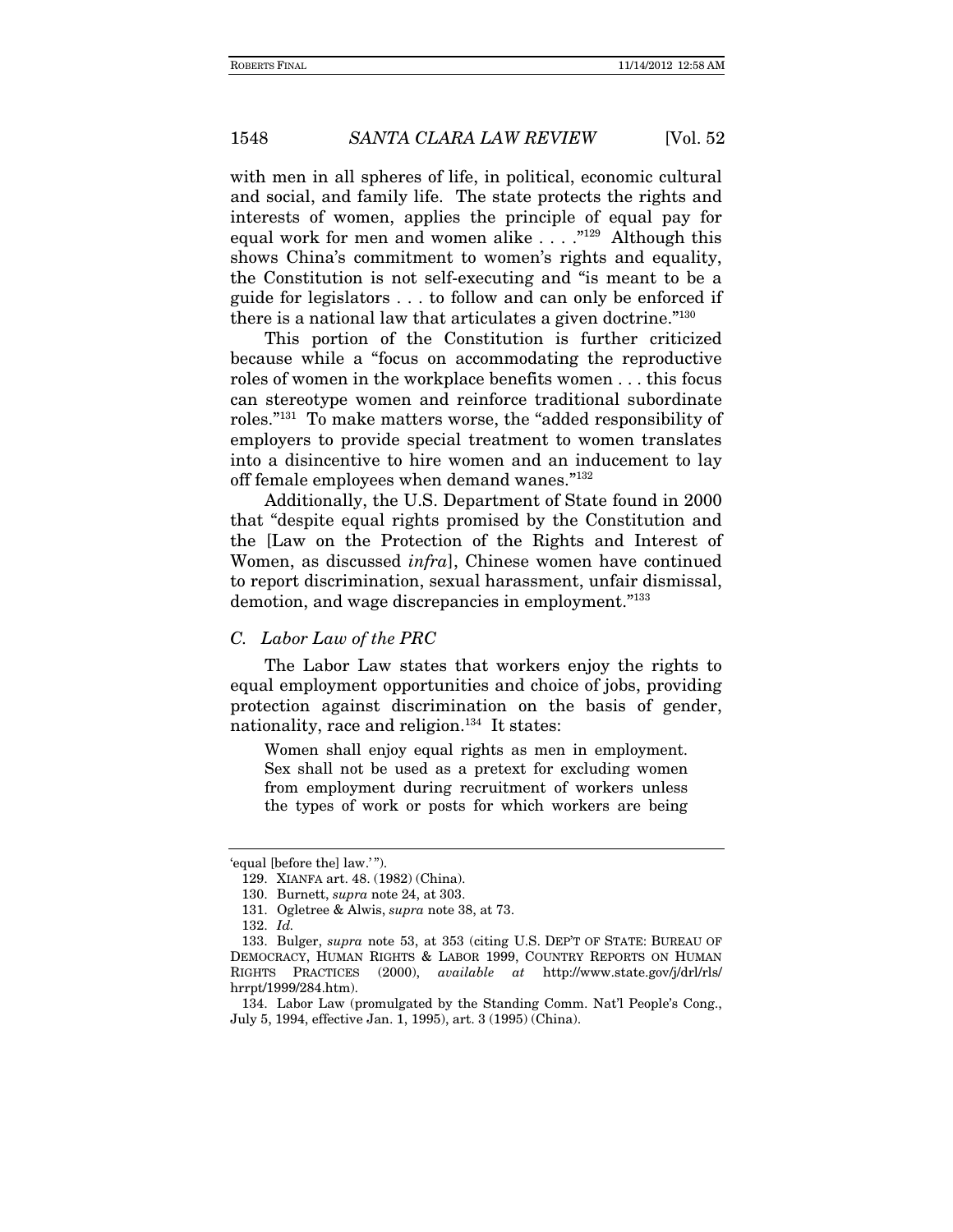recruited are not suitable for women according to State regulations. Nor shall the standards of recruitment be raised when it comes to women.<sup>135</sup>

However, the law has several flaws. For instance, the law "require[s] violators to provide the employee who has been discriminated against with economic compensation," but it does not provide a way to calculate compensation amounts.<sup>136</sup>

# *D. Law on the Protection of Rights and Interests of Women*

In 2005, the Standing Committee of the National People's Congress passed amendments to the Law of the People's Republic of China on the Protection of Rights and Interests of Women.137 This law provides rules for preventing discrimination in the workplace on the basis of gender and specifically protects women from sexual harassment.<sup>138</sup> The law states, "[w]ith the exception of the special types of work or post unsuitable to women, no unit may, in employing staff and workers, refuse to employ women by reason of sex or raise the employment standards for women."139

One drawback to this law is that it emphasizes the differences between men and women.<sup>140</sup> While China's labor legislation "guarantees protection for women during pregnancy, nursing, child birth and neo-natal care . . . these provisions make women easy targets when enterprises seek to eliminate redundant staff."141 The law also "deters employers from hiring women who might become pregnant during the time in which the [labor] contract is to be terminated."142 The law prevents women from performing certain jobs that are considered "unsuitable", including "mining on hills or underground, scaffolding work, work that involves logging timber . . . and other work categorized as

<sup>135.</sup> *Id.* art. 13.

 <sup>136.</sup> Burnett, *supra* note 24, at 307 (citing *id.* art. 28).

<sup>137.</sup> *See* Law on the Protection of Rights and Interests of Women (promulgated by the Standing Comm. Nat'l People's Cong., April 3, 1992, effective Oct. 1, 1992, amended Aug. 28, 2005) (China), *available at* http://www.china.org.cn/english/government/207405.htm**.**

<sup>138.</sup> *Id.* ch. IV.

<sup>139.</sup> *Id.* art. 23.

<sup>140.</sup> *See* Ogletree & Alwis, *supra* note 38, at 75.

 <sup>141.</sup> *Id.* at 75–76.

 <sup>142.</sup> *Id.* at 76.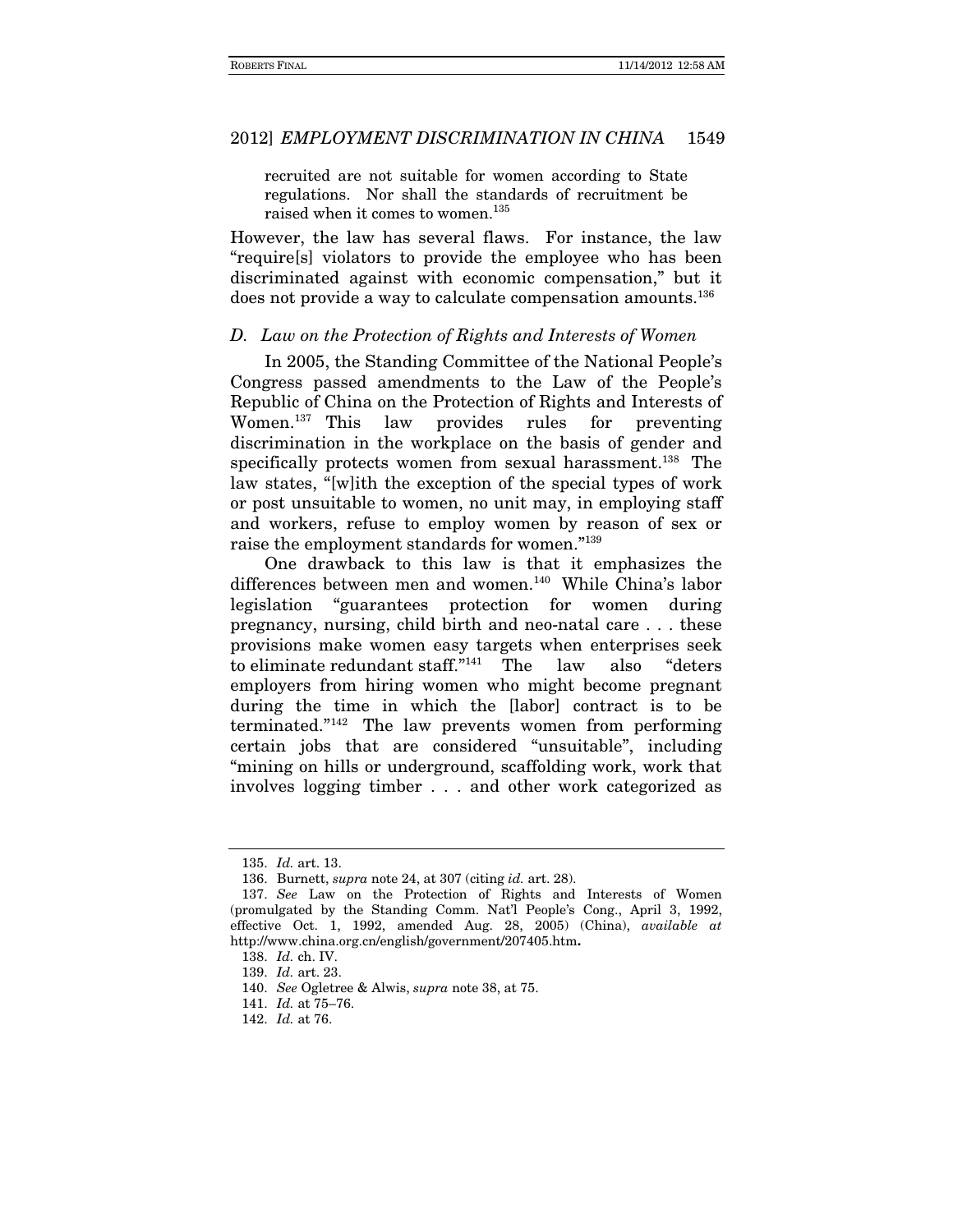physically intense."143 The fact that women are restricted from certain jobs in the law itself weakens the anti-discriminatory effect the law is intended to remedy.144 Moreover, one scholar has identified "an analogous causeand-effect relationship between protective labor laws and gender bias in the hiring and firing of employees."145 Thus, China should move away from emphasizing women's biological functions.146

### *E. Contagious Disease Law*

The 2004 Law on Prevention and Treatment of Contagious Disease provides that an employer cannot discriminate on the basis of a person being a carrier of a contagious disease, unless and except required by statute.<sup>147</sup> Yet, the law does not contain remedies for this type of discrimination.148 While the law addresses the problem of discrimination on the basis of infectious disease, the government has been unable to effectively implement and enforce this policy.149

# *F. Employment Promotion Law*

The Employment Promotion Law ("EPL"), passed in 2007 and effective as of January 1, 2008, provides several protections against discrimination in the workplace.150 The law aims to "create fair employment conditions, stop employment discrimination, advance employment, and create

 <sup>143.</sup> *Id.* at 77.

<sup>144.</sup> *See id.*

 <sup>145.</sup> *Id.* at 78.

 <sup>146.</sup> *Id.* at 80;

Chinese laws and regulations that attach to women's biological functions and prohibit women from engaging in hazardous physical work limit women's work opportunities. The theory behind these laws translates into actual practice when women are forced into the role of primary caretaker of the family, and women's work opportunities are considerably limited compared to those of men.

*Id.*

 <sup>147.</sup> Law on Prevention and Treatment of Contagious Disease (promulgated by the Standing Comm. Nat'l People's Cong., Feb. 21, 1989, effective Sept. 1, 1989, amended Aug. 28, 2004), art. 16 (2004) (China); *see also* Brown, *supra* note 14, at 397.

 <sup>148.</sup> Law on Prevention and Treatment of Contagious Disease, art. 16.

<sup>149.</sup> *See* Rao et al., *supra* note 110, at 1543.

 <sup>150.</sup> Employment Promotion Law (promulgated by the Standing Comm. Nat'l People's Cong., Aug. 30, 2007, effective Jan. 1, 2008) (China).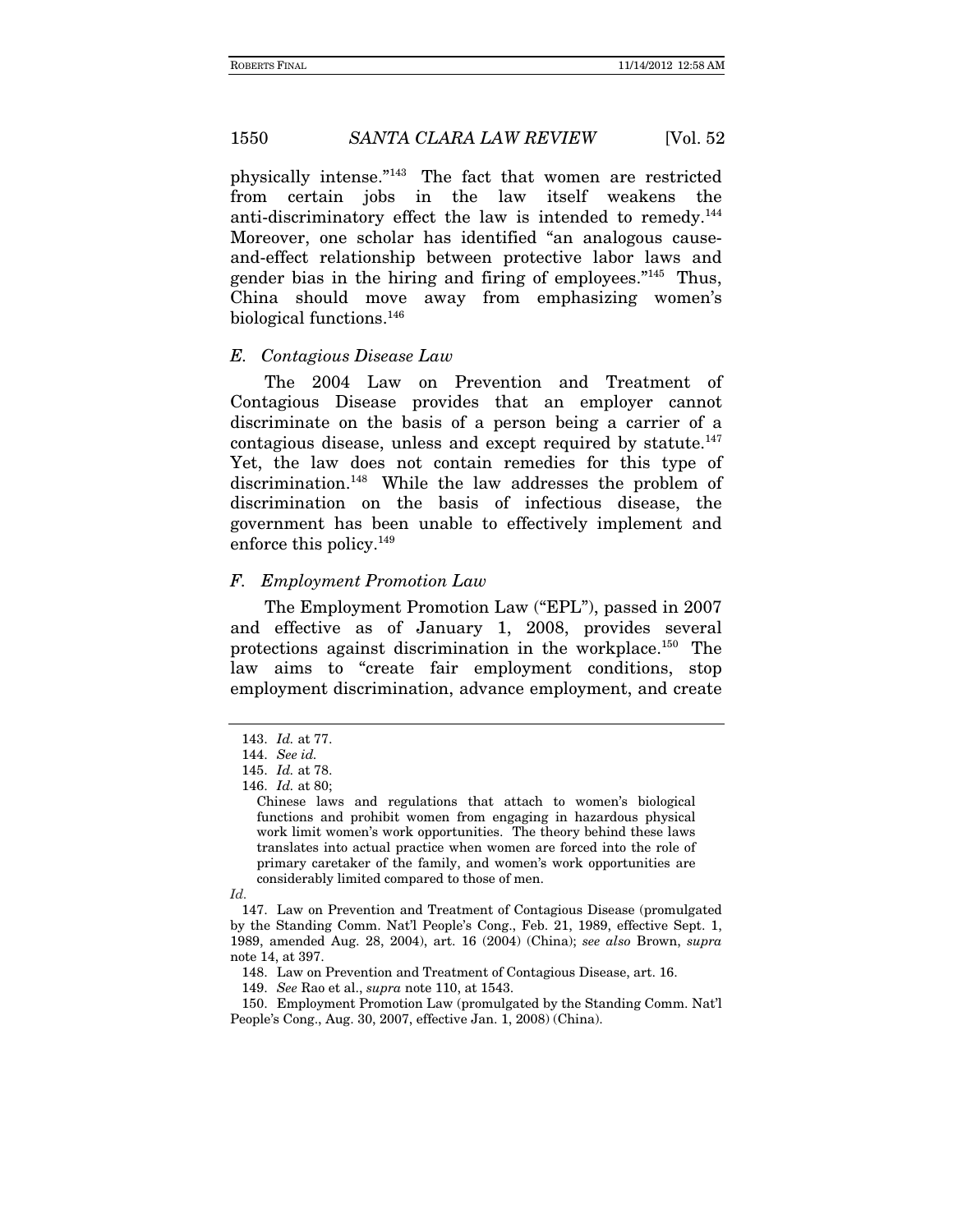social harmony in China."<sup>151</sup> It also "prohibits discrimination on numerous grounds, including gender, and places the obligation of avoiding discriminatory employment practices on the employer."152

Several Articles within the EPL directly address fairness and equality in its text. Article 25 provides that the "people's governments at all levels shall create a fair employment environment to eliminate discriminatory employment practices and shall . . . adopt measures in support and aid of persons who encounter difficulties in seeking employment."153 Article 26 states, "[Employers] . . . shall provide workers with equal employment opportunities and equitable conditions of employment, and shall avoid discriminatory employment practices."154

The EPL goes on to address women's rights specifically, demonstrating that the government has realized the need to provide for the protection of female workers. Article 27 provides, "The state shall safeguard the equality of women with men in the enjoyment of labor rights. With the exception of certain types of work or position designated by the state as unsuitable for women, no employment unit . . . shall refuse to recruit women by reason of gender or impose higher employment criteria for women."155 The EPL further provides that employers cannot impose marriage or childbirth restrictions on the employee.156

In addition to addressing women's rights specifically, the EPL also provides for rights of rural workers and prohibits discrimination based on their origins. Article 31 of the EPL states, "Rural workers who move to urban areas to seek employment shall enjoy equal labor rights to urban workers and shall not be subjected to discriminatory restrictions."157

 <sup>151.</sup> Burnett, *supra* note 24, at 311.

 <sup>152.</sup> *Id.*

 <sup>153.</sup> Employment Promotion Law, art. 25.

 <sup>154.</sup> *Id.* art. 26.

 <sup>155.</sup> *Id.* art. 27. While this might be seen as an improvement for women's rights, the fact that the Law contains specific reference to positions "unsuitable for women" as provided by the government reinforces gender stereotypes and the position that women are inferior to men. *See* Burnett, *supra* note 24, at 312 ("[The EPL] maintains the traditional and patriarchal idea that women are weaker than men and must be protected because they are incapable of determining for themselves which jobs they are capable of performing.").

 <sup>156.</sup> Employment Promotion Law, art. 27.

 <sup>157.</sup> *Id.* art. 31.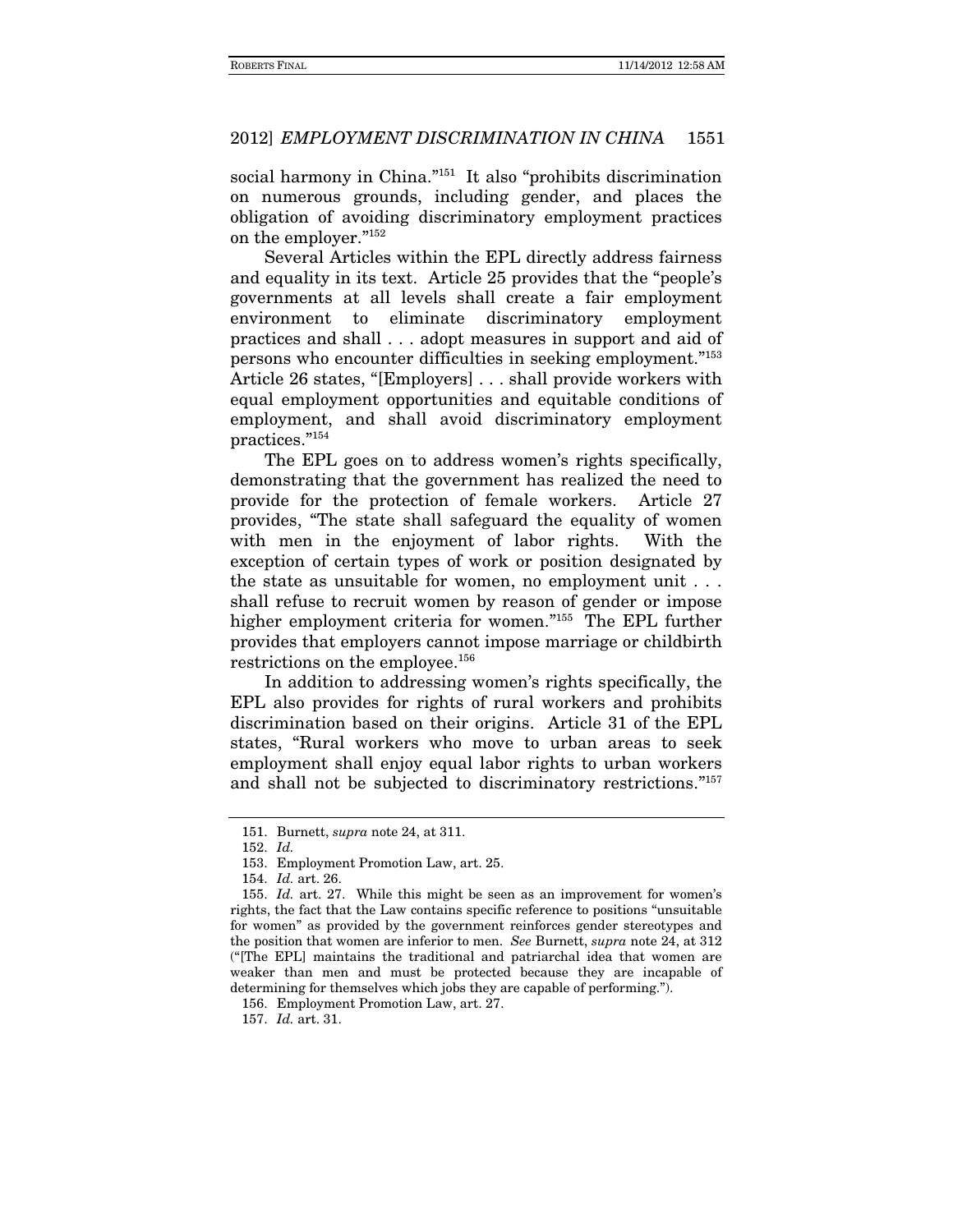This is the first nationwide law to outlaw local policies discriminating against rural workers in favor of urban residents.158

Article 30 prevents an employer from refusing to employ a job candidate on the basis that he or she is "a carrier of any infectious pathogen."159 However, this provision is subject to the exception that the employee shall not be permitted to "enter into any type of employment prone to facilitate the spread of infectious diseases . . . before he/she is cured or eliminates the suspicion that he/she carries the infectious pathogen in question."160 This provision arguably provides weak protection to workers with diseases, as the law leaves room for interpretation regarding which professions are prone to spread disease, and may therefore be used by employers to avoid hiring anyone with a disease on the basis of this exception.

Despite the EPL right to bring lawsuits in Chinese courts for employment discrimination,<sup>161</sup> there is no clear standard with respect to what powers the courts possess to penalize discriminating employers in violation of the EPL's articles. The EPL does not provide the employee with specific remedies for discrimination suffered, nor does it provide any specific liability for violation of the  $law<sub>162</sub>$  and therefore the employer has little incentive to avoid discriminating practices and the employee has little incentive to pursue a claim against the employer.<sup>163</sup>

Additionally, the EPL has serious limitations.164 While the EPL "proclaims that 'the state shall safeguard the equality of women with men in their enjoyment of labor rights,' which could be interpreted to protect women employees, the remaining articles of the Employment Promotion Law appear to protect only those women seeking

 <sup>158.</sup> Ho, *supra* note 89, at 68.

 <sup>159.</sup> Employment Promotion Law, art. 30.

 <sup>160.</sup> *Id.*

<sup>161.</sup> *See id.* art. 62 ("In the event of any employment discrimination in violation of the provisions of this Law, the relevant worker(s) shall be entitled to initiate legal proceedings in the people's court.").

 <sup>162.</sup> Lan, *supra* note 80, at 512.

 <sup>163.</sup> For further discussion of the lack of incentive for employees to file employment discrimination lawsuits, see *infra* Part III.A.

<sup>164.</sup> *See* Burnett, *supra* note 24, at 312.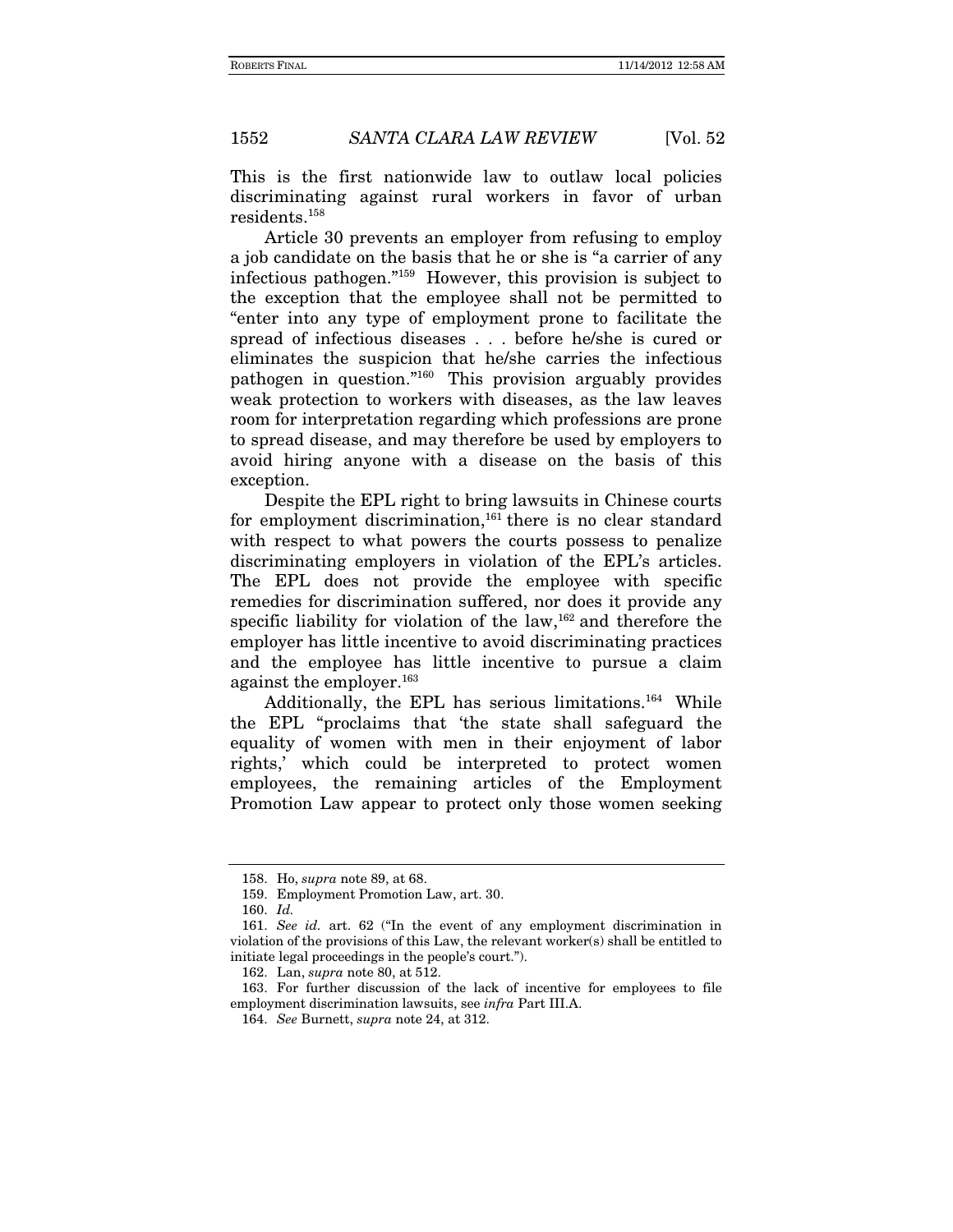employment."<sup>165</sup> The ILO criticized the law by stating:

Following the ILO resolution of 1985 on equality of opportunity and treatment between men and women workers, specific measures of protection for women that are based on stereotyped thinking about their ability and their role in society have been called into question and may lead unnecessarily to breach of the principle of equality of opportunity and treatment. In this draft, although the phrases might be an expression of acknowledgment of the role women play in the modern Chinese labour market, the wording could be misinterpreted, and possibly lead to segregated job vacancies, training, guidance and job offers.<sup>166</sup>

Therefore, although the EPL is a step closer towards antidiscrimination, there are several aspects that weaken the effort.167

#### *G. Independent Trade Unions*

Independent trade unions are groups that represent workers' rights, entirely independent from any government involvement. Currently, independent trade unions in China are illegal.168 The only worker's federation allowed to operate is the All-China Federation of Trade Unions (ACFTU), and any union established must be registered under the ACFTU.169 The ACFTU is essentially an arm of the government and a subsidiary organ of the CPC that is designed to facilitate and support government policies within enterprises and ensure the continued governmental control of the working population.<sup>170</sup> As such, Chinese workers are unable to protect their own interests without

 <sup>165.</sup> *Id.*

 <sup>166.</sup> *Id.* (citing John Balzano, *Toward a Gay-Friendly China?: Legal Implications of Transition for Gays and Lesbians*, 16 LAW & SEXUALITY REV. 1, 19 (2007)).

 <sup>167.</sup> For further discussion, see *id.* at 311–12.

<sup>168.</sup> *See* Trade Union Law (promulgated by the Standing Comm. Nat'l People's Cong., April 3, 1992, effective April 3, 1992, amended Oct. 27, 2001), art. 4 (2002) (China); Yin Lily Zheng, Note, *It's Not What is On Paper, But What Is In Practice: China's New Labor Contract Law and the Enforcement Problem*, 8 WASH. U. GLOB. STUD. L. REV. 595, 608–09 (2009).

<sup>169.</sup> *The All-China Federation of Trade Unions (ACFTU)*, HUMAN RIGHTS IN CHINA, http://www.hrichina.org/public/contents/article?revision\_id=18142&item \_id=18141 (last visited May 14, 2012).

<sup>170.</sup> *Id.*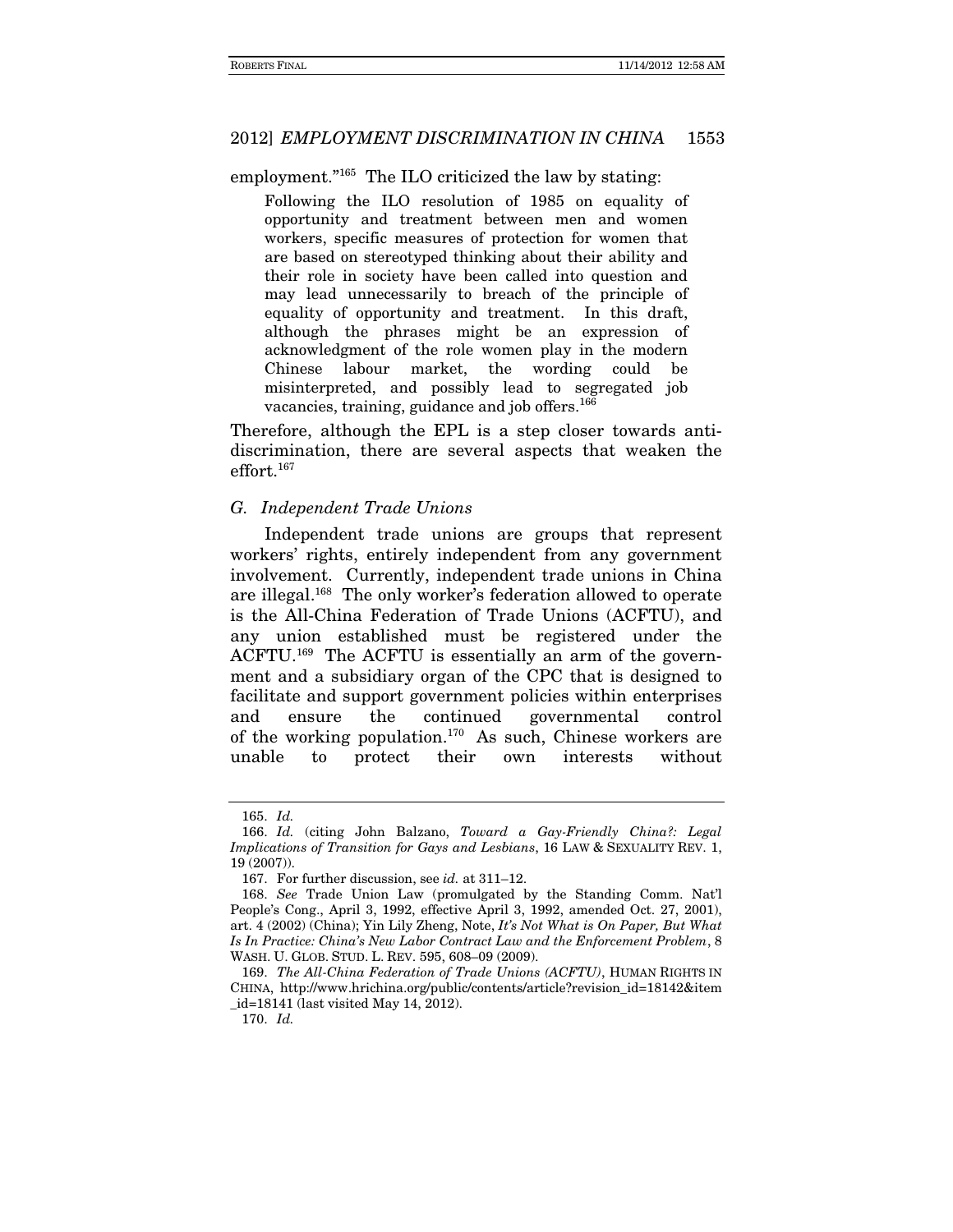government interference.171

In addition, anyone attempting to create an independent trade union risks harsh punishment. For example, the case of Hu Shigen demonstrates the injustice in making independent trade unions illegal. Hu Shigen, the founder of an independent trade union, was arrested and sentenced to a twenty-year prison sentence for attempting to form an independent trade union and political party in the early 1990s.172 He was released from prison in 2008 after serving a sixteen-year sentence. $173$  The illegality of establishing independent trade unions is a strong deterrent against anyone attempting to organize and take part in collective action to enforce their rights.

The government has instituted rules that disable unions from enforcing workers' equality. "[T]he law prohibits unions from organizing strikes," and "the primary role of unions in China is to 'prevent work stoppages.'" 174 "Without the right to organize strikes, unions in China lack the basic weapon to defend workers' rights from arbitrary and abusive management practices."175 One scholar has called for the enhancement of trade unions "in helping migrant workers with the signing of labor contracts, education on labor rights consciousness, communication with legal aid, and collective bargaining."176

#### III. OBSTACLES TO EQUAL EMPLOYMENT OPPORTUNITIES

#### *A. Lack of Access to Enforcement Mechanisms*

Many workers affected by employment discrimination face similar obstacles to enforcing their rights against discriminating employers, despite the particular type of discrimination experienced.<sup>177</sup> "Insufficient legal support is a significant legal barrier for plaintiffs to win an employment

<sup>171.</sup> *See* Mingwei Liu, *Union Organizing in China: Still a Monolithic Labor Movement?*, 64 INDUS. & LAB. REL. REV. 30, 30–31 (2010).

<sup>172.</sup> *Founder of Independent Trade Union Released from Prison*, CHINA LAB. BULL. (Aug. 27, 2008), http://www.clb.org.hk/en/node/100296.

<sup>173.</sup> *Id.*

 <sup>174.</sup> Zheng, *supra* note 168, at 609.

 <sup>175.</sup> *Id.*

<sup>176.</sup> *See* Lan, *supra* note 80, at 517.

<sup>177.</sup> *See id.* at 493.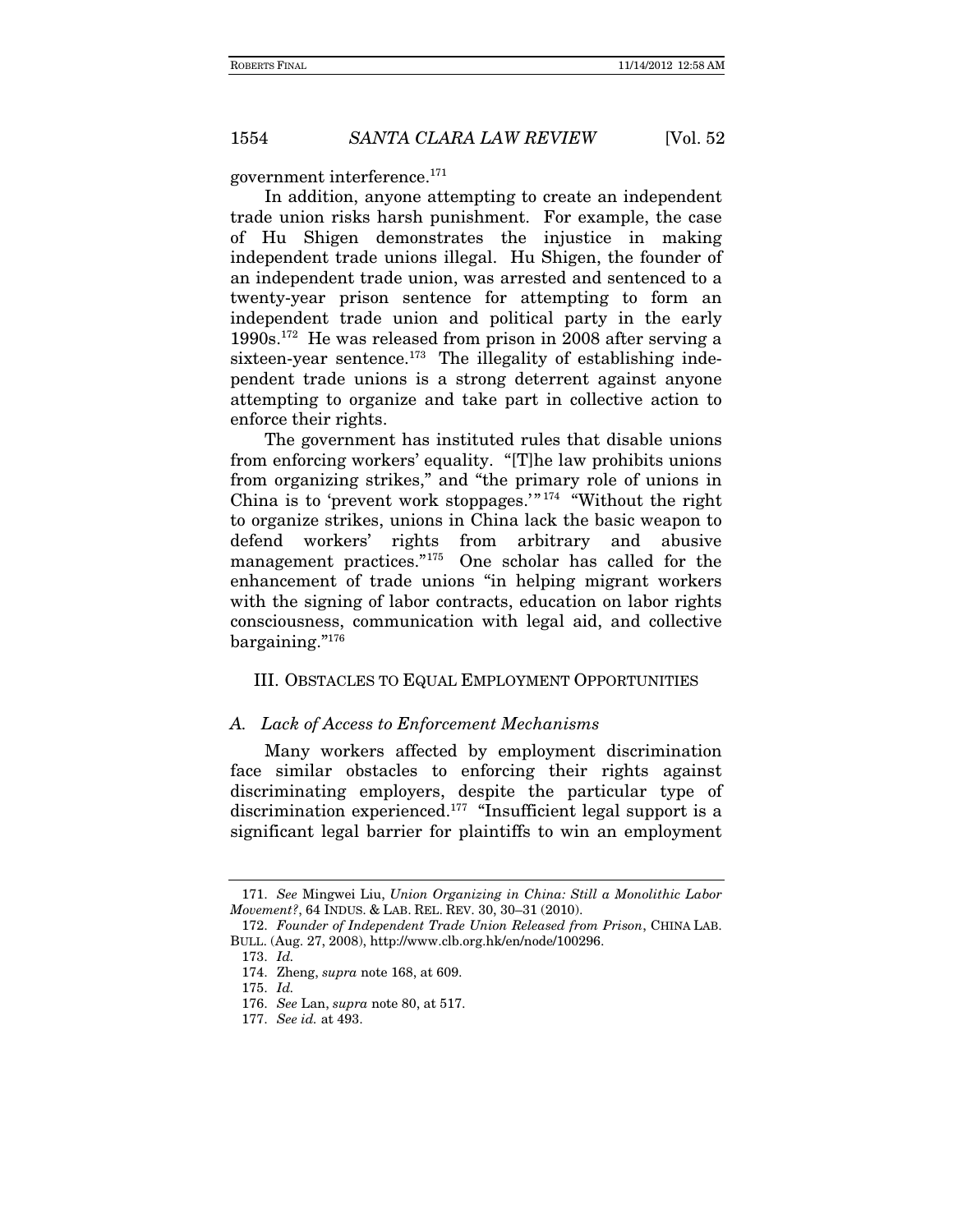discrimination case."178 Most of the workers usually cannot afford to stop working in order to find legal counsel and go through the complicated labor dispute resolution process or litigation.179 Litigation costs are often too high, and the likelihood of success at a discrimination claim is too low, to make pursuing litigation worthwhile.180 The lack of incentive to bring discrimination claims against employers is exacerbated by the lack of a clear or guaranteed remedy upon a successful  $case.<sup>181</sup>$ 

Plaintiffs must satisfy a heavy burden of proof in employment discrimination claims. In the United States, once the plaintiff establishes his prima facie case of discrimination, the burden of proof shifts to the defendant to provide a non-discriminatory reason for its decision. If the defendant meets that burden, the burden then shifts back to the plaintiff to prove why the proffered reason is merely pretext for discrimination.182 This burden-shifting standard levels "the playing field" between a plaintiff and a defendant, since a defendant often possesses all of the necessary information for the claim.<sup>183</sup>

In contrast, Chinese laws do not articulate an evidentiary standard and do not include the same burden-shifting between plaintiffs and defendants. As a result, employers do not have to produce information and plaintiffs must rely on "stray comments or circumstantial evidence to prove their case."184 This high bar provides a strong disincentive for workers to enforce their rights under the existing laws.

Beyond the logistical barriers to legal claims, discrimination is deeply rooted in Chinese culture and society. Traditional views held by some Chinese citizens of women, migrant workers and those with

 <sup>178.</sup> Zeng, *supra* note 3, at 1009.

 <sup>179.</sup> The labor dispute resolution process and litigation would involve great legal costs, lost income and lost time. *See* Lan, *supra* note 80, at 493.

<sup>180.</sup> *See* Ho, *supra* note 89, at 58 ("[A] typical recovery in most cases will be less than a few thousand RMB . . . . In light of these returns, the cost of litigating has historically been too high for many potential plaintiffs.") (internal citations omitted).

<sup>181.</sup> *See generally* Employment Promotion Law (promulgated by the Standing Comm. Nat'l People's Cong., Aug. 30, 2007, effective Jan. 1, 2008), art. 61–68 (2008) (China); *see infra* Part IV.B.

<sup>182.</sup> McDonnell Douglas Corp. v. Green, 411 U.S. 792, 807 (1973).

 <sup>183.</sup> Webster, *supra* note 12, at 702.

 <sup>184.</sup> *Id.*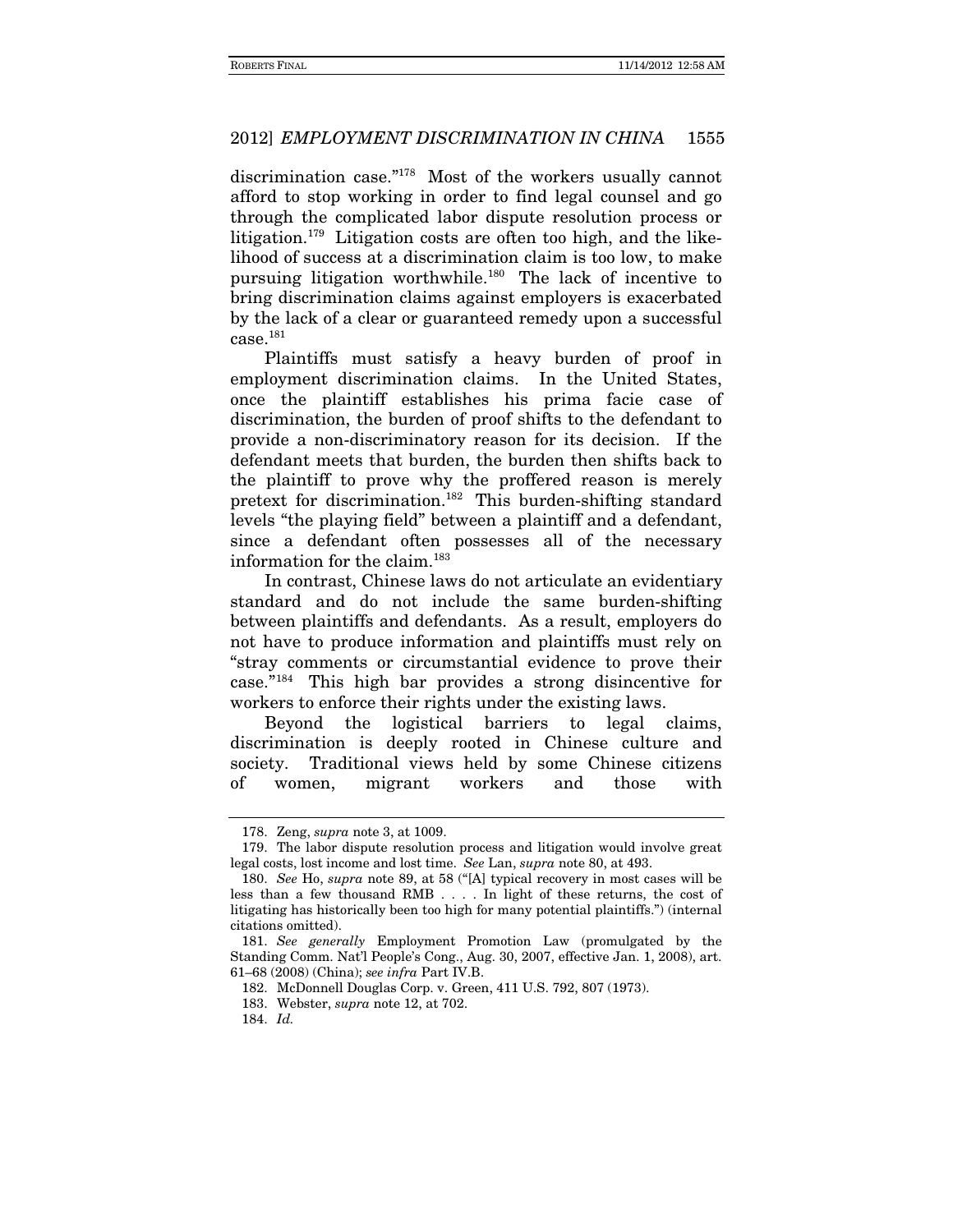infectious disease exacerbate unfair treatment in the workplace.185 Additionally, migrant workers (as well as some other employees) are less educated than urban workers, so their overall awareness of their rights, with respect to discrimination in the workplace, is relatively lower and they are less likely to understand they are being mistreated.186 Many local government officials "view migrant workers as troublemakers, and they choose to tolerate the abusive conduct of enterprises to avoid loss of capital investment and local revenue, which are important indexes for their promotions."187 These entrenched realities pose complex obstacles to overcoming employment discrimination.

# *B. Lack of Clear Standard of Proof*

There is little guidance as to what is required for a showing of discrimination.<sup>188</sup> Although proving discrimination in China "does not involve the complex burdens of proof and production, and the rules of evidence it does in the United States,"189 the regulations are silent as to what is necessary for proof.<sup>190</sup> The lack of a clear standard makes it difficult to predict whether an employee will have a case against an employer and, since the costs of litigation are high, especially for workers who have low wages, there is little incentive for an employer to pursue a discrimination claim against an employer.

The absence of bureaucracy and a clear definition of "discrimination" also presents difficulties for Chinese workers. "China lacks implementing regulations or judicial interpretations that tell courts how to handle employment discrimination claims or remedy successfully litigated claims." 191 In the United States, the Equal Employment Opportunity Commission helps to enforce the antidiscrimination laws and provide guidance on interpreting and

<sup>185.</sup> *See* Lan, *supra* note 80, at 493.

 <sup>186.</sup> *Id.*

 <sup>187.</sup> *Id.*

<sup>188.</sup> *See* Brown, *supra* note 14, at 412 n.296 ("The use of evidentiary and procedural devices to prove discrimination, such as prima facie, disparate treatment, disparate impact, mixed motives, affirmative defenses, and burdens of proof, all seem possible to use, though there is little legislative guidance.").

 <sup>189.</sup> *Id.* at 411.

 <sup>190.</sup> *Id.*

 <sup>191.</sup> Webster, *supra* note 12, at 664.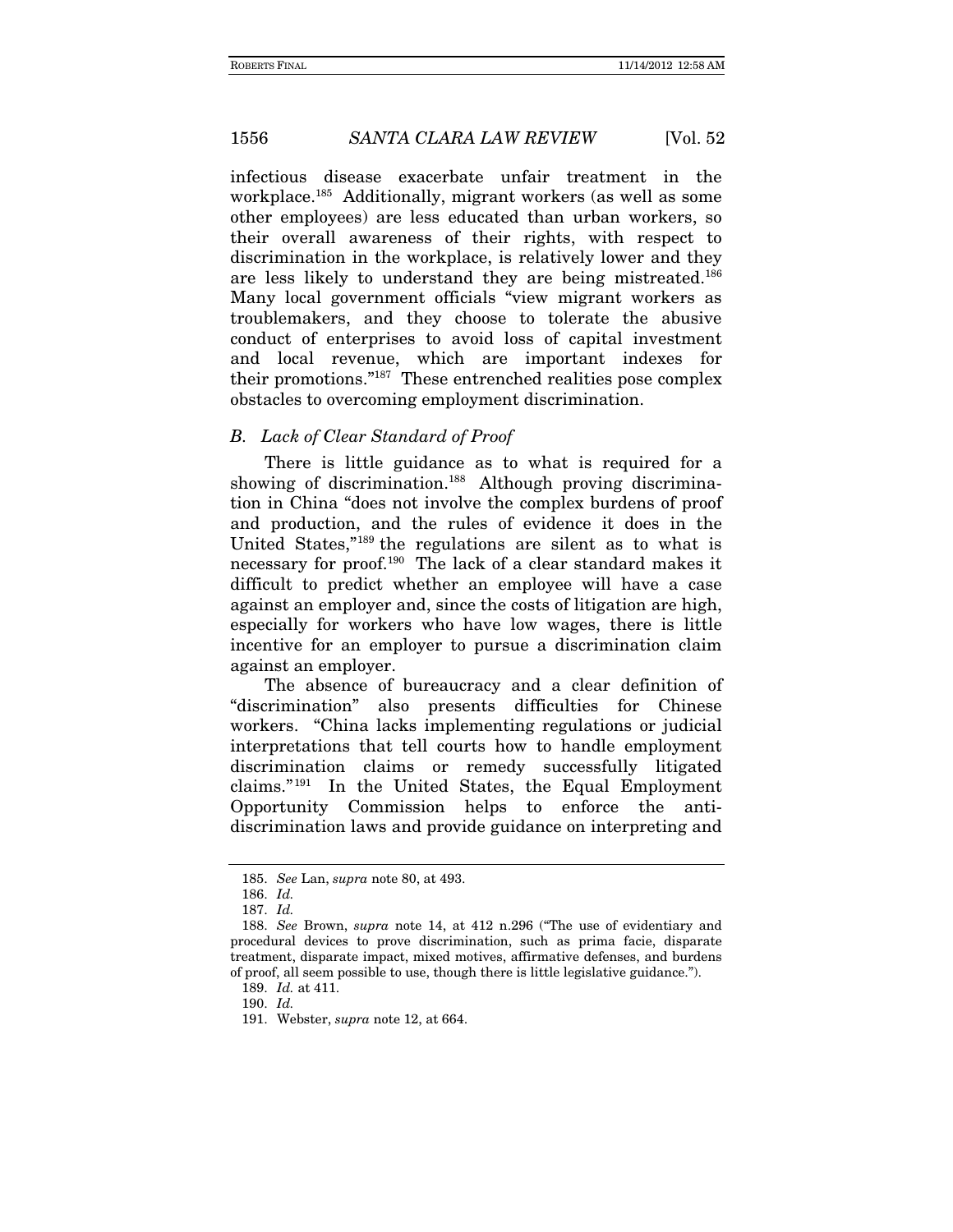enforcing employees' rights. No such organization exists in China.

# *C. Lack of Incentive to Comply with Labor Laws*

While numerous laws address the rights of workers, enforcement of these laws has proven problematic. "China has earned a reputation for lax enforcement of its labor laws, and the gap between the law on the books and the law in practice has been wide indeed."192 Despite the government's underlying policy and position against employment discrimination, as demonstrated by the various laws mentioned *supra*, these laws have little significance or impact if they are ineffective in remedying discrimination in practice.

Scholars have identified two strategies for enforcing the labor laws: deterrence-based strategies and cooperative strategies. 193 Under the deterrence approach, "regulators appeal to negative motivations, namely the fear of sanction [by the government], to promote compliance; administrative monitoring and inspections are therefore the primary enforcement tool."194 Under the cooperative approach, "regulators and regulated firms work together toward compliance objectives, and enforcement relies more heavily on positive incentives and rewards rather than penalties."195 Cooperative mechanisms include "waivers of penalties for voluntary selfdisclosure and correction, educational programs, and tax incentives to companies who implement appropriate compliance programs."196

Unfortunately, both of these approaches have their faults. With the deterrence-based approach, discrimination will continue, despite the fear of sanctions, if the sanctions are not sufficiently high to deter employers from discriminating practices.<sup>197</sup> Since the sanctions in effect are relatively low, employers may simply accept the fees as a labor cost, and continue practices that are profit-maximizing, regardless of treatment of employees.198 Furthermore, "there

 <sup>192.</sup> Ho, *supra* note 89, at 39.

<sup>193.</sup> *See generally id.* at 47–54.

 <sup>194.</sup> *Id.* at 43–44.

 <sup>195.</sup> *Id.* at 44.

 <sup>196.</sup> *Id.*

 <sup>197.</sup> *See id.* at 51–52.

 <sup>198.</sup> *See id.*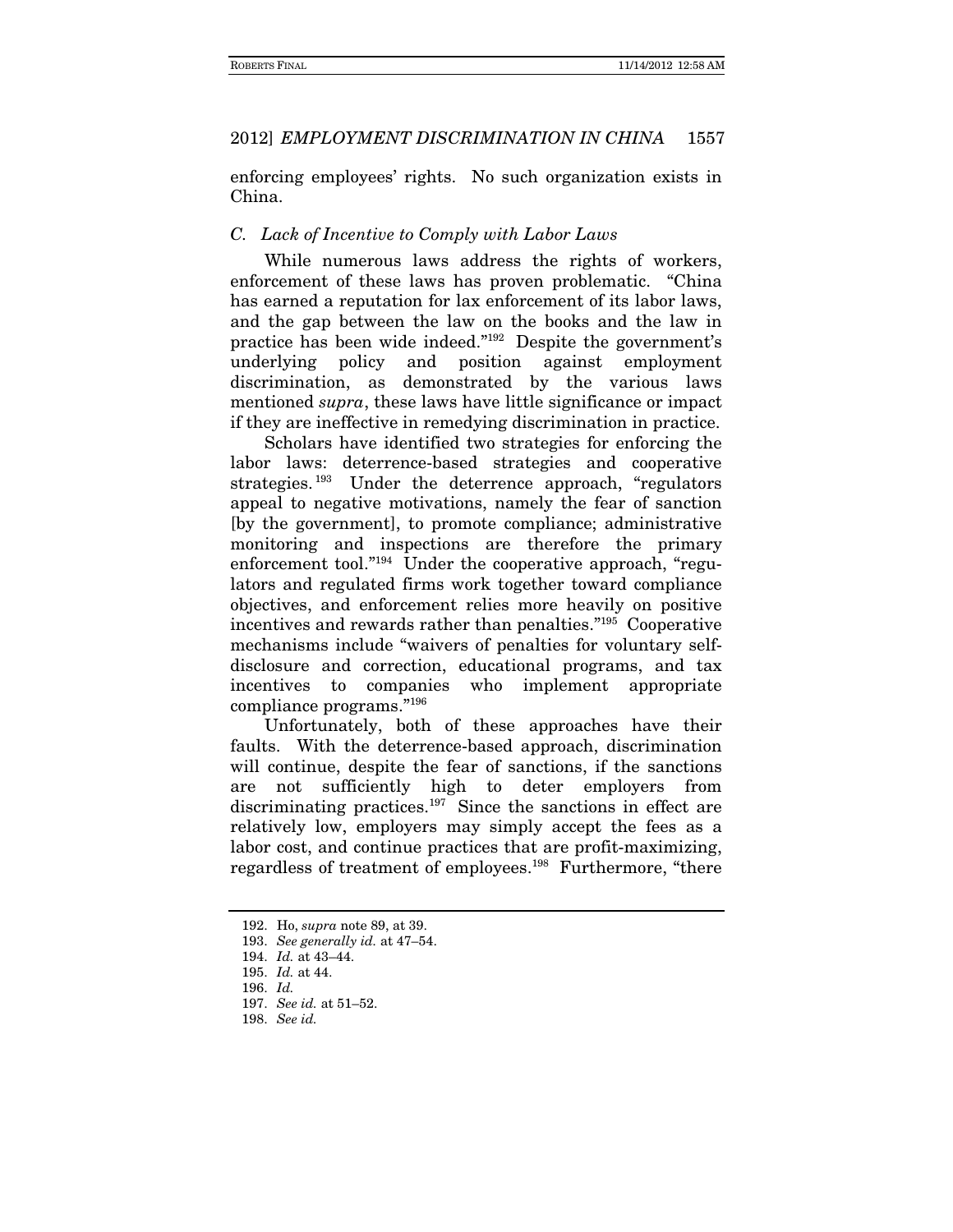are effectively no direct consequences to violations as long as they are corrected when the employer is 'caught.' Thus, employers have little incentive to be pro-active about compliance."199 The cooperative approach relies too heavily on employer initiative, allowing employers to maintain their employment practices as is because they have no fear of punishment. There is insufficient incentive for employers to abandon their deeply rooted attitudes surrounding discrimination. Considering the statistics presented *supra* in Part II, the cooperative strategy has not been effective.

#### *D. Education and Awareness of Differences*

Another reason for the continued discriminating practices in employment is the lack of information among Chinese people about individual differences. For instance, with respect to infectious disease discrimination, the Chinese government did not begin its response to HIV/AIDS until relatively recently in the late  $1990s$ <sup>200</sup> As such, much of the general public is just learning about HIV/AIDS and it may take some time to permeate through society and influence public stigmas—especially employers' attitudes about people with HIV.<sup>201</sup>

#### IV. PROPOSAL

#### *A. Enact a Pure Employment Anti-Discrimination Law*

In China, unlike in the United States, there is no law solely addressing employment discrimination.202 While the EPL includes provisions on discrimination, it lacks any clear standards and does not specify remedies for violations of the law. Consequently, China's legislators should pass a law specifically addressing discrimination in employment in order to provide clear rules against employment discrimination, and provisions addressing the standards for proving

 <sup>199.</sup> *Id.* at 49.

<sup>200.</sup> *See* Rao et al., *supra* note 110, at 1547.

<sup>201.</sup> *Id.*

 <sup>202.</sup> Lu, *supra* note 8, at 173 n.218 ("However, sometimes, general antidiscrimination principles may be found in other Chinese laws. Then the question becomes whether these general anti-discrimination principles can be used to apply to employment issues. Unless an individual law is enacted, this problem will linger.").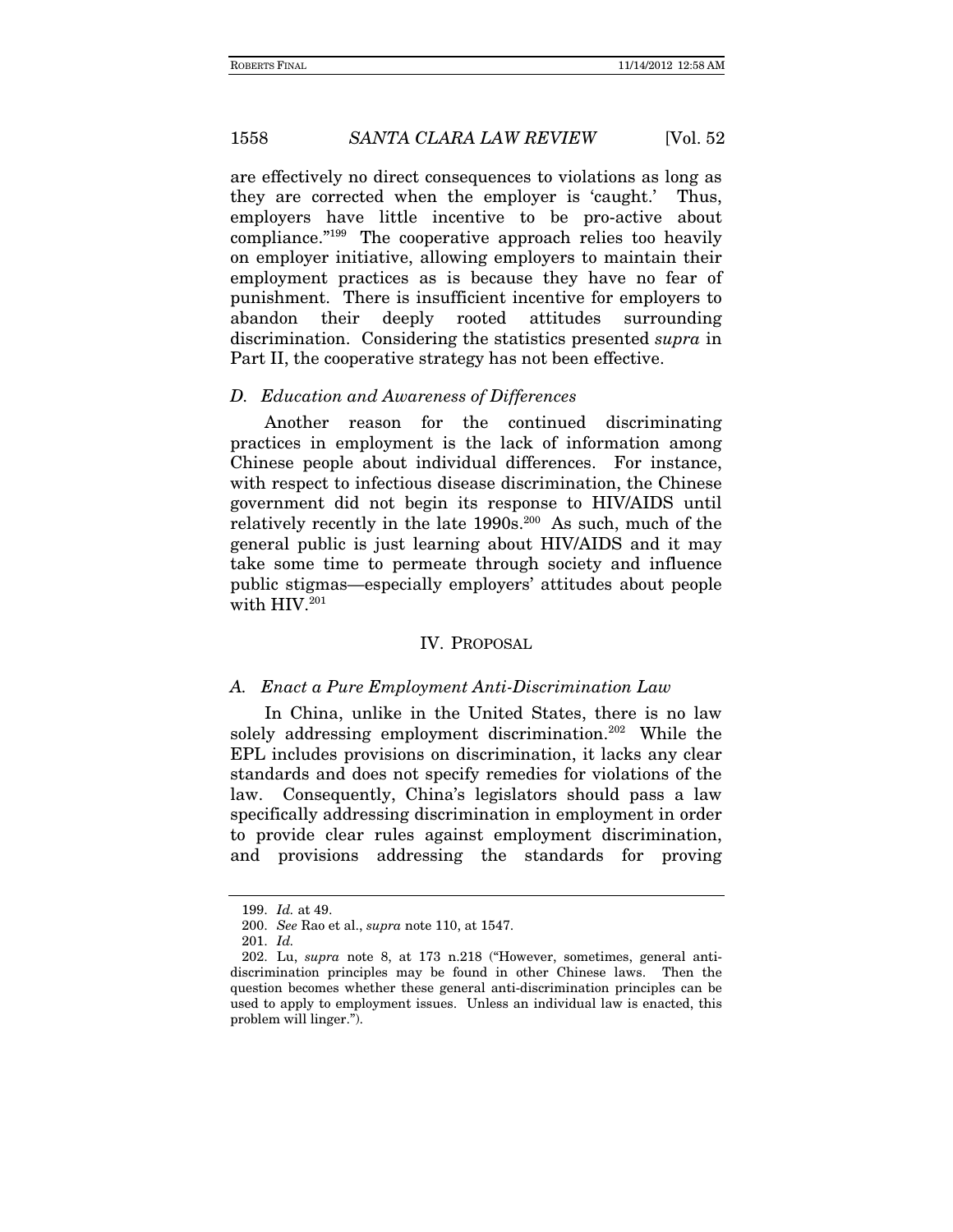discrimination. In order to effectively remedy cases of employment discrimination, this law should allow employees and job applicants to bring cases into arbitration and the courts for any discriminating practices exhibited by employers.

Within this law, China should provide express legal remedies that are clearly articulated and guaranteed upon the showing of a successful case of employment discrimination.<sup>203</sup> This would provide incentive for employees to bring cases against employers for discrimination and increase the probability that employees will gain equal employment opportunities.

### *B. Permit Independent Trade Unions*

China should allow and encourage the establishment of independent trade unions in order for employees to have greater representation and bargaining power against discriminating employers, among other reasons. 204 Such unions would be more effective if independent from the Chinese government, which may be influenced by other interests rather than solely employees' interests in their rights. This would further assist employees in obtaining representation without having to expend their resources in order to maintain legal counsel. Independent trade unions would also contribute towards preventing riots and ultimately attaining the government's goal of a truly harmonious society.205

 <sup>203.</sup> In the United States, a multitude of laws prohibit employment discrimination, including Title VII of the Civil Rights Act of 1964, the Equal Pay Act of 1963, the Age Discrimination in Employment Act of 1967, Title I and Title V of the Americans with Disabilities Act of 1990, Sections 501 and 505 of the Rehabilitation Act of 1973, Title II of the Genetic Information Nondiscrimination Act of 2008, and the Civil Rights Act of 1991. *Federal Laws Prohibiting Job Discrimination Questions and Answers*, U.S. EQUAL EMP. OPPORTUNITY COMMISSION, http://www.eeoc.gov/facts/qanda.html (last updated Nov. 21, 2009). Depending on which statute applies, various remedies are available for victims of discrimination, including back pay, hiring, promotion, reinstatement, front pay, reasonable accommodation, and attorneys' fees. *Id.*

<sup>204.</sup> *See* Lan, *supra* note 80, at 517 ("[T]he government should enhance the role of trade unions in helping migrant workers with . . . education on labor rights consciousness, communication with legal aid, and collective bargaining.").

 <sup>205.</sup> The demand for trade unions independent from the government has increased in recent years. *See* Keith Bradsher, *An Independent Labor Movement Stirs in China*, N.Y. TIMES, June 11, 2010, at A4, *available at* http://www.nytimes.com/2010/06/11/business/global/11strike.html?pagewanted=